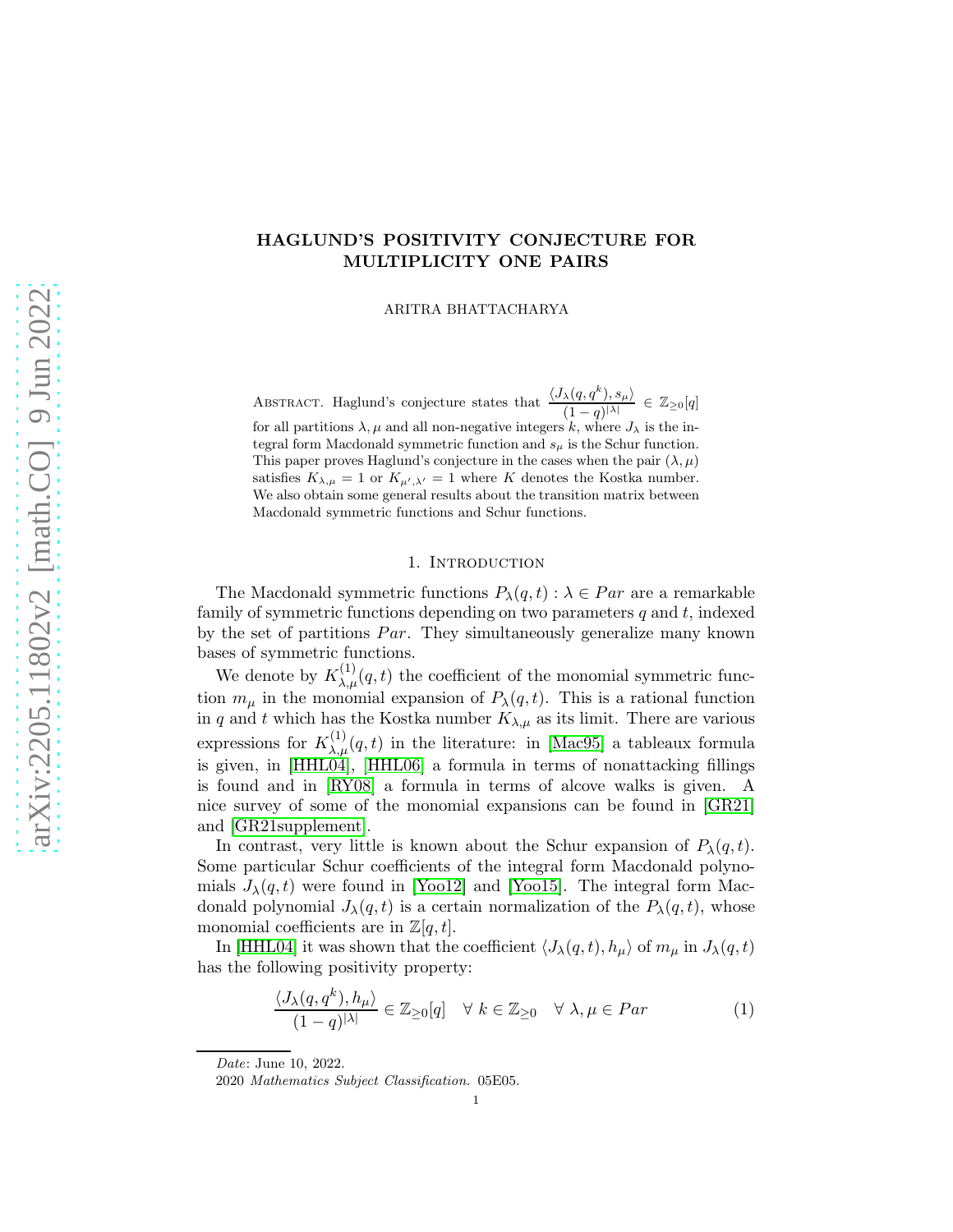J. Haglund [\[Hag10\]](#page-21-8) conjectured that the above equation holds true if  $h_{\mu}$  is replaced with  $s_\mu$ :

**Conjecture A** (Haglund). For partitions  $\lambda$  and  $\mu$ ,

<span id="page-1-0"></span>
$$
\frac{\langle J_{\lambda}(q, q^k), s_{\mu} \rangle}{(1-q)^{|\lambda|}} \in \mathbb{Z}_{\geq 0}[q] \quad \forall \ k \in \mathbb{Z}_{\geq 0}
$$
 (Hag $(\lambda, \mu)$ )

M. Yoo showed this is true in some special cases in [\[Yoo12\]](#page-21-6), [\[Yoo15\]](#page-21-7) by obtaining explicit formulas for the coefficients. Some particular ones among these cases are when  $\lambda$  has only one row, when  $\lambda$  is of hook shape with  $\ell(\lambda) \geq \lambda_1 - 2$ , when  $\lambda$  has at most 2 columns, when  $\mu$  is of hook shape, or when  $\lambda, \mu$  both have length at most 2.

This paper extends Yoo's results in a different direction– showing Haglund's conjecture to be true for all 'multiplicity one pairs' i.e, for  $(\lambda, \mu)$  such that  $K_{\lambda,\mu}=1$  or  $K_{\mu',\lambda'}=1$ .

The following is the main result of this paper.

**Theorem 1.1.** [Hag\(](#page-1-0) $\lambda, \mu$ ) holds true for all pairs  $\lambda, \mu$  such that either  $K_{\lambda, \mu} =$ 1 or  $K_{\mu',\lambda'}=1$ 

In fact, what we establish is a dual version of Haglund's conjecture which can be easily seen to be equivalent to the original. Namely, let  $k_{\lambda,\mu}(q,t) =$  $\langle s_{\lambda}, J_{\mu}(q, t) \rangle_{q,t}$  where  $\langle , \rangle_{q,t}$  is the  $(q, t)$ -deformation of the Hall scalar product [\[Mac95\]](#page-21-0). Then

Conjecture B (dual Haglund's conjecture). For partitions  $\lambda, \mu$ 

$$
\frac{k_{\lambda,\mu}(t^k,t)}{(1-t)^{|\lambda|}} \in \mathbb{Z}_{\geq 0}[t] \quad \forall \ k \in \mathbb{Z}_{\geq 0}
$$
\n(\text{Hag}'(\lambda,\mu))

We also define another q, t-analogue  $K_{\lambda,\mu}^{(2)}(q,t)$  of the Kostka numbers by:

$$
s_{\lambda} = \sum_{\mu \in Par} K_{\lambda,\mu}^{(2)}(q,t) P_{\mu}(q,t) \quad \forall \ \lambda \in Par \tag{2}
$$

 $K_{\lambda,\mu}^{(2)}(q,t)$  coincides with  $k_{\lambda,\mu}(q,t)$  upto a constant. Analogous to  $K_{\lambda,\mu}^{(1)}(q,t)$ this is a rational function in q, t and  $K_{\lambda,\mu}^{(2)}(0,t) = K_{\lambda,\mu}(t)$ , the Kostka-Foulkes polynomial. The matrix  $(K_{\lambda,\mu}^{(2)})_{\lambda,\mu\,\vdash n}$  has the interesting property that  $[\text{Mac95}]$  (Chapter VI,  $(5.1'')$ )

$$
K_{\lambda,\mu}^{(2)}(q,t) = (K^{(2)})_{\mu',\lambda'}^{-1}(t,q)
$$
\n(3)

Since the entries of  $(K^{(2)})^{-1}$  are the Schur coefficients of the  $P_{\lambda}(q, t)$ , finding  $K^{(2)}$  is roughly equivalent to finding these.

We use Macdonald's description of  $K_{\lambda,\mu}^{(1)}(q,t)$  and basic properties of  $P_{\lambda}(q, t)$  to find some general reduction principles. In particular, we show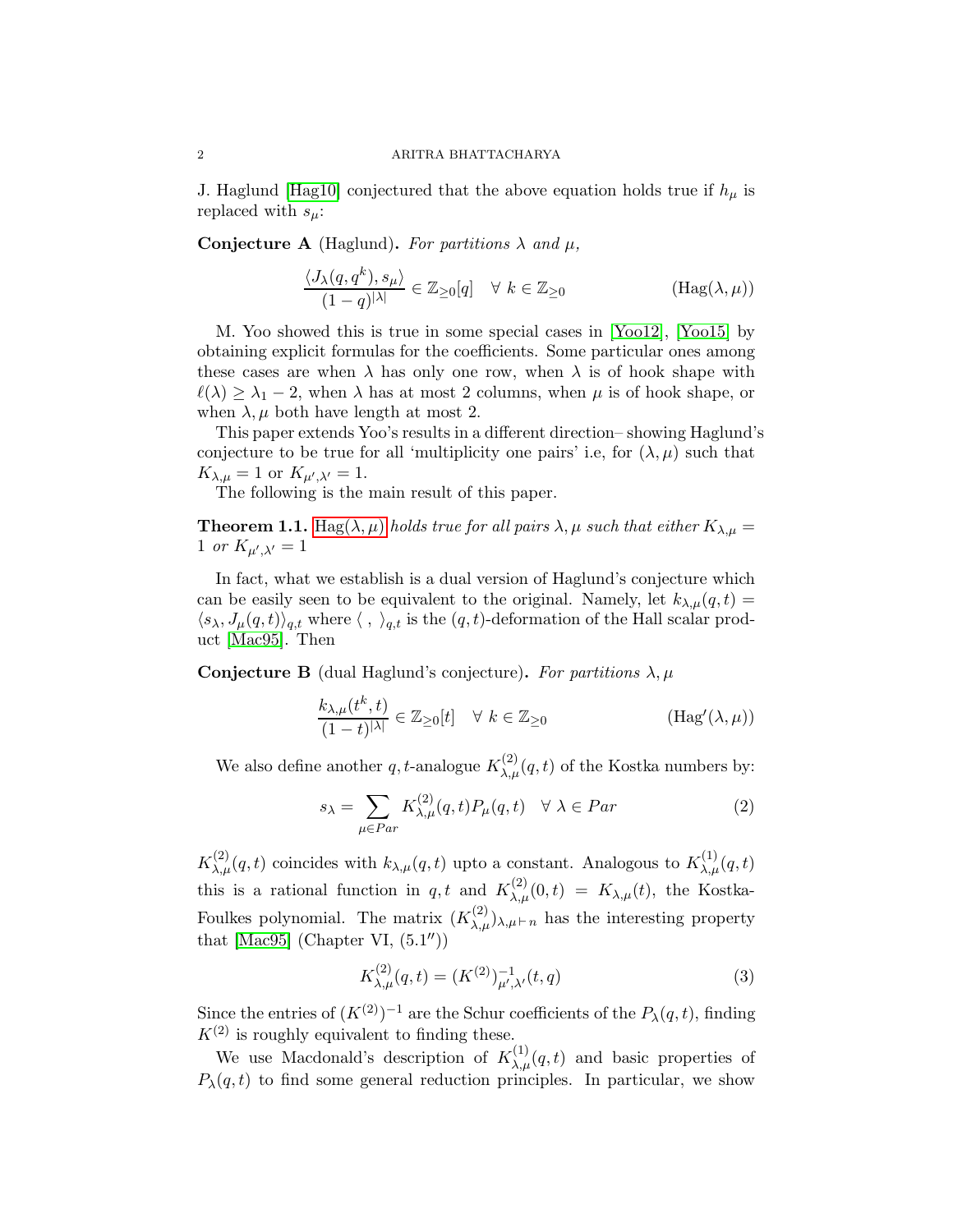that [\(Lemma 4.2\)](#page-12-0) if for a pair of partitions  $(\lambda, \mu)$ , the r-th partial sum  $\lambda_1 + \ldots + \lambda_r = \mu_1 + \ldots + \mu_r$  then for  $i = 1, 2$ ,

$$
(K^{(i)})_{\lambda,\ \mu}^{\pm 1} = (K^{(i)})_{\lambda^1,\ \mu^1}^{\pm 1} (K^{(i)})_{\lambda^2,\ \mu^2}^{\pm 1}
$$

where  $\lambda^1 = (\lambda_1, ..., \lambda_r), \mu^1 = (\mu_1, ..., \mu_r), \lambda^2 = (\lambda_{r+1}, ..., \lambda_r)^2 = (\mu_{r+1}, ...).$ A dual version of this is given in [Lemma 4.3,](#page-13-0) where instead of breaking the Young diagrams across a row, we break across a column.

Let  $\lambda, \mu \in Par$  such that  $\lambda \geq \mu$ . We can always decompose  $\lambda =$  $(\lambda^1,\ldots,\lambda^r)$  and  $\mu=(\mu^1,\ldots,\mu^r)$  where  $\lambda^1,\ldots,\lambda^r,\mu^1,\ldots,\mu^r$  are partitions such that for  $i \in \{1, \ldots r\}$ ,  $\lambda^i \geq \mu^i$  and for  $i \in \{1, \ldots r-1\}$ ,  $l(\lambda^i) = l(\mu^i)$ . Then for  $i = 1, 2$ ,

$$
(K^{(i)})_{\lambda,\mu}^{\pm 1}(q,t) = \prod_{j=1}^r (K^{(i)})_{\lambda^j,\mu^j}^{\pm 1}(q,t)
$$
 (4)

For  $j \in \{1, \ldots, r-1\}$  each pair  $(\lambda^j, \mu^j)$  contains a common rectangle of row length at least  $\lambda_1^{j+1}$  $_1^{\gamma+1}$ . Proving the dual Haglund conjecture is equivalent to proving it for each pair  $(\lambda^j, \mu^j)$  with these rectangles removed [\(Corollary 4.1\)](#page-14-0). We can repeat this process to each pair till no more decomposition is possible.

This allows us to only look at pairs of partitions  $(\lambda, \mu)$  which are irreducible i.e, satisfying  $\lambda \geq \mu$  and  $\lambda_1 + \ldots + \lambda_i > \mu_1 + \ldots + \mu_i$  for  $1 \leq i \leq \ell(\lambda)$ . Berenshtein and Zelevinskii in [\[BZ90\]](#page-21-9) gave a criterion for a pair of partitions  $(\lambda, \mu)$  to satisfy  $K_{\lambda, \mu} = 1$ . This can be restated as

<span id="page-2-0"></span>**Theorem 1.2.** Let  $\lambda, \mu$  be an irreducible pair. Then  $K_{\lambda,\mu} = 1$  if and only if either

- (1)  $\lambda = (m^n)$  for some  $m \in \mathbb{Z}_{\geq 1}$ ,  $n \in \mathbb{Z}_{\geq 0}$  and  $l(\mu) = n + 1$ or
- (2)  $\lambda = (n)$  and  $\mu \vdash n$ ,  $\mu \neq \lambda$  for some  $n \in \mathbb{Z}_{\geq 1}$

We find [\(Corollary 5.1\)](#page-16-0) that if  $\lambda, \mu$  are partitions contained in a rectangle  $(m^{n+1})$  then for  $i = 1, 2$ 

$$
(K^{(i)})_{\lambda,\mu}^{\pm 1} = (K^{(i)})_{\lambda^c,\mu^c}^{\pm 1}
$$
 (5)

where  $\lambda^c, \mu^c$  denote the complements of the partitions  $\lambda, \mu$  inside the rectangle  $(m^{n+1})$ . Since the complement of the partition  $(m^n)$  is  $(m)$ , this reduces all computation of  $K_{\lambda,\mu}^{(2)}$  when  $K_{\lambda,\mu}=1$  to the case where  $\lambda$  is a single row.

In this case we calculate  $K_{\lambda,\mu}^{(2)}$  by use of the Cauchy identity and Macdonald's principal specialization formula [\(Proposition 3.2\)](#page-10-0)

Finally, in [section 6](#page-17-0) we finish proving the dual version of Haglund's conjecture when  $K_{\lambda,\mu} = 1$  by analyzing the normalization factors for the integral form Macdonald polynomials. By exploiting duality of Macdonald polyno-mials [\(Lemma 2.1\)](#page-7-0) we get the proof when  $K_{\mu',\lambda'}=1$ .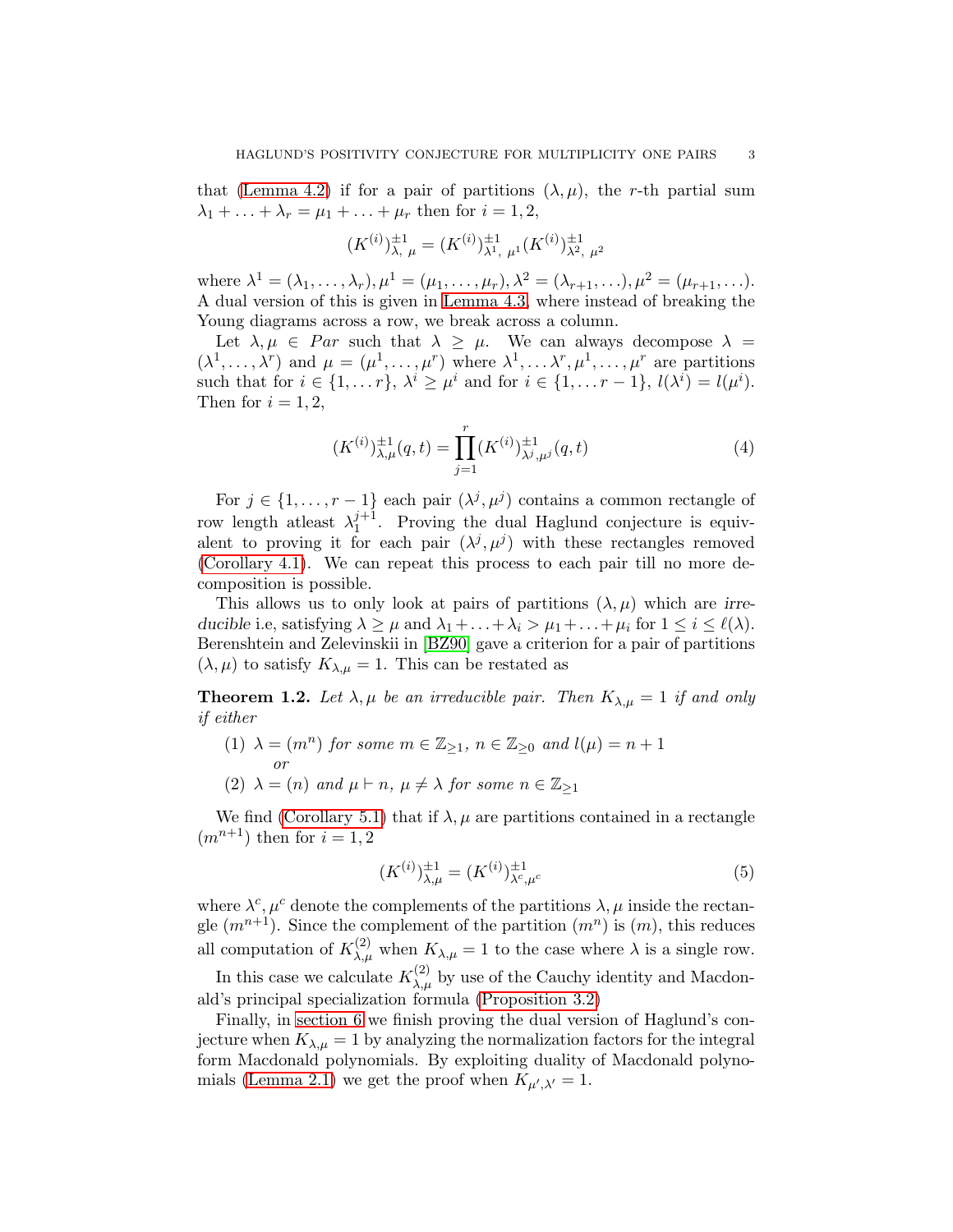#### 4 ARITRA BHATTACHARYA

Our reduction principles may also be applied to instances where the final reduction is to pairs  $(\lambda, \mu)$  of the form studied by Yoo. Therefore explicit formulas for  $k_{\lambda,\mu}(q,t)$  can be obtained in a wider set of cases.

An interesting feauture of our formulas and many of Yoo's formulas is that  $K_{\lambda,\mu}^{(2)}(q,t)$  can be written as a sum of  $K_{\lambda,\mu}$  many terms, where each term is a product with factors of the form  $(t^a - q^b t^c)$  in the numerator and  $(1 - q^d t^e)$ in the denominator with  $a, b, c, d, e \in \mathbb{Z}_{\geq 0}$ . This is especially striking in the  $K_{\mu',\lambda'}=1$  case where  $K_{\lambda,\mu}$  could be > 1.

Acknowledgments. We would like to thank R. Venkatesh for organizing the Workshop on Macdonald Polynomials 2021. We are very grateful to A. Ram for his inspiring lectures and discussions. Finally, a lot of thanks to S. Viswanath for numerous discussions, going through the whole paper and giving helpful suggestions.

### 2. Definitions

We first review some basic definitions in the theory of symmetric functions. The main reference for this section is [\[Mac95\]](#page-21-0).

2.1. **Partitions.** By a partition we mean a sequence  $\lambda = (\lambda_1, \lambda_2, \dots)$  of nonnegative integers which is weakly decreasing and has a finite sum. By  $Par$ we denote the set of all partitions. A partition  $\lambda$  may be realized as a set of boxes upper left justified arranged in rows so that there are  $\lambda_i$  boxes in row i, this is called the Young diagram of  $\lambda$ . For a partition  $\lambda$  the conjugate partition  $\lambda'$  is the partition obtained by interchanging the rows and columns in the diagram of  $\lambda$ . The length of a partition  $\lambda$  is  $\ell(\lambda) = \lambda'_1$  and the size is  $|\lambda|=\sum\lambda_i$ 

The set of partitions is partially ordered by the dominance order defined by

$$
\lambda \ge \mu \iff \lambda_1 + \dots + \lambda_i \ge \mu_1 + \dots + \mu_i \ \forall \ i \ge 1, \text{and } |\lambda| = |\mu| \tag{6}
$$

For a box  $x = (r, c)$  in the diagram of  $\lambda$ , where r, c are the row and column numbers of  $x$  with row numbering starting from 1 in top row and column numbering starting from 1 in the leftmost column, we write  $x \in \lambda$ and define the arm length  $a_{\lambda}(x)$ , coarm length  $a'_{\lambda}(x)$ , leg length  $l_{\lambda}(x)$  and the coleg length  $l'_{\lambda}(x)$  of x by:

$$
a_{\lambda}(x) = \lambda_r - c \quad a'_{\lambda}(x) = c - 1 \tag{7}
$$

$$
l_{\lambda}(x) = \lambda'_{c} - r \quad l'_{\lambda}(x) = r - 1 \tag{8}
$$

When the partition is clear, we drop  $\lambda$  from the notation and simply write  $a(x), a'(x), l(x), l'(x).$ 

The content of a box  $x \in \lambda$  is  $c(x) = a'(x) - l'(x)$ . The hook length of the box x is  $h(x) = a(x) + 1 + l(x)$ . For a partition  $\lambda$ , define  $n(\lambda) = \sum_{x \in \lambda} l'(x)$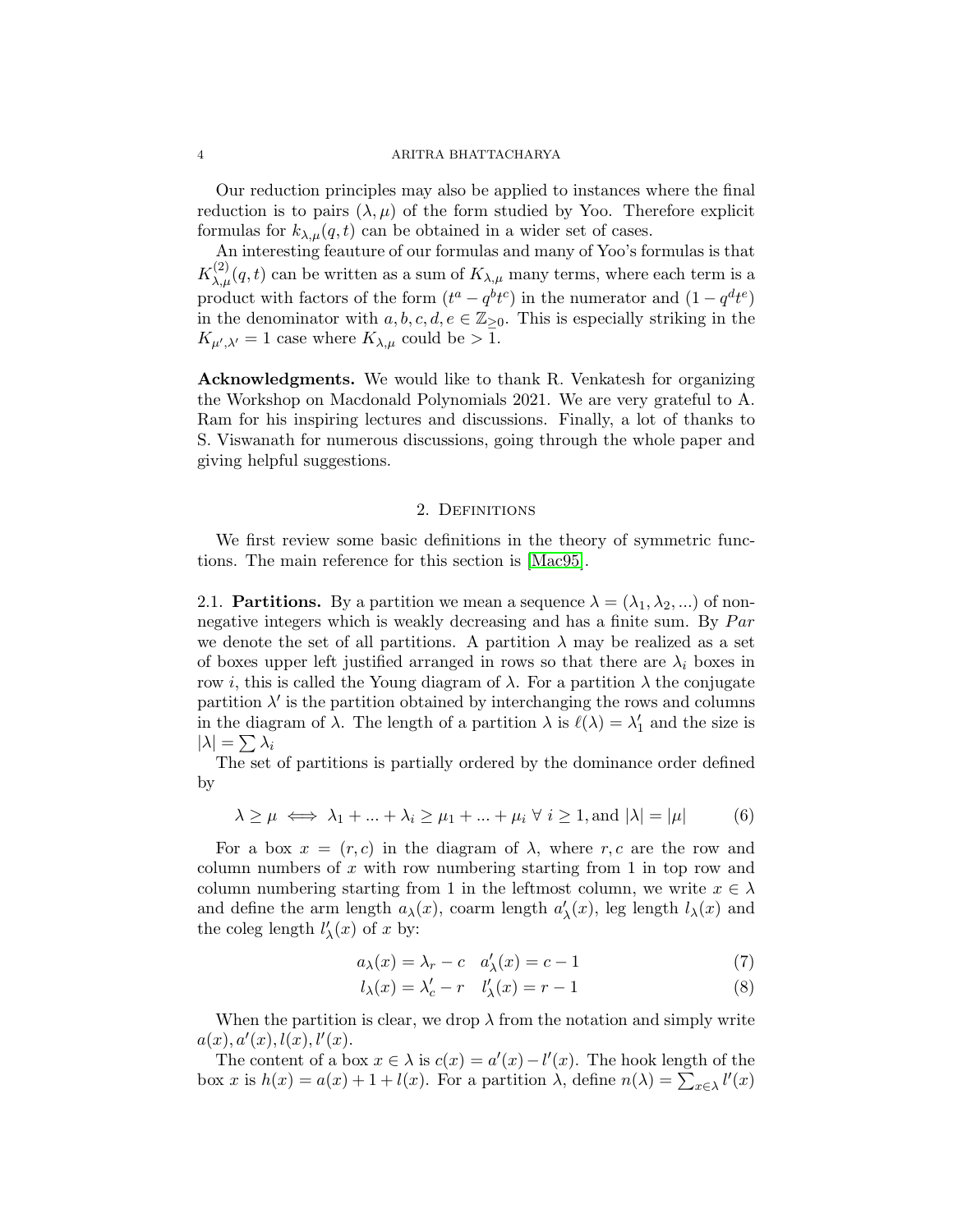

FIGURE 1. Young diagram for  $\lambda = (8, 7, 4, 4, 1)$  and arm, coarm, leg, coleg lengths of  $x = (2, 4)$ 

2.2. Symmetric Functions. Let q and t be complex variables. We work in the ring  $\Lambda$  of symmetric functions in infinitely many variables  $x_1, x_2, ...$ with coefficients from  $\mathbb{C}(q,t)$ 

The space of symmetric functions has a few known bases indexed by  $\lambda \in Par$ , such as the monomial basis  $(m_\lambda)$ , the elementary basis  $(e_\lambda)$ , the homogeneous basis  $(h_{\lambda})$ , the power sum basis  $(p_{\lambda})$ , and the Schur basis  $(s_{\lambda})$ . Their definitions can be found in [\[Mac95\]](#page-21-0).

For a partition  $\lambda$  and for  $i \geq 1$  let  $m_i(\lambda)$  be the number of parts of  $\lambda$  equal to i and  $z_{\lambda} = \prod_{i=1}^{\ell(\lambda)} i^{m_i(\lambda)} m_i(\lambda)!$ . The Hall scalar product on  $\Lambda$ denoted by  $\langle , \rangle$  is defined by  $\langle p_\lambda, p_\mu \rangle = z_\lambda \delta_{\lambda,\mu}$ . We also have  $\langle s_\lambda, s_\mu \rangle = \delta_{\lambda,\mu}$ ,  $\langle h_{\lambda}, m_{\mu} \rangle = \delta_{\lambda, \mu}.$ 

2.3. Plethysm. The power sums  $p_k(X) = \sum_{i \geq 0} x_i^k, k \geq 1$  form an algebraically independent generating set for  $\Lambda$  over  $\mathbb{C}(q, t)$ . For a formal series of rational functions  $E = E(z_1, z_2, \ldots)$  we denote by  $p_k[E]$  the plethystic substitution of E into  $p_k$ , defined to be  $E(z_1^k, z_2^k, \ldots)$ . In other words,  $p_k[E]$ is the result of replacing each variable in  $E$  by it's  $k$ -th power, and the constants are kept as it is. Since any symmetric function  $f \in \Lambda$  is a polynomial in the  $p_k$ , we can define  $f[E]$  as the unique C-algebra homomorphism extending  $p_k \mapsto p_k[E]$ . Note that, we are not extending as  $\mathbb{C}(q, t)$ -algebra homomorphism, i.e,  $q, t$  are also treated as variables. When using plethysm, we write alphabets  $X = \{x_1, x_2, ...\}$ ,  $Y = \{y_1, y_2, ...\}$  as  $X = \sum x_i$ ,  $Y = \sum y_i$ . So  $p_k[X] = \sum x_i^k = p_k(X)$  for all k, and by extension,  $f[X] = f(X)$  for any symmetric function  $f$ .

In particular,

$$
p_k \left[ X \frac{1-q}{1-t} \right] = p_k(X) \frac{1-q^k}{1-t^k} \tag{9}
$$

$$
p_k \left[ \frac{1-q}{1-t} \right] = \frac{1-q^k}{1-t^k} \tag{10}
$$

For more on plethysm see [\[Hai99\]](#page-21-10), [\[Hag06\]](#page-21-11).

2.4. **Tableaux.** A semistandard Young tableau or a tableau T of shape  $\lambda$ is a filling of the diagram  $\lambda$  with entries from 1, 2, ... such that the entries are weakly increasing left to right along the rows and strictly increasing top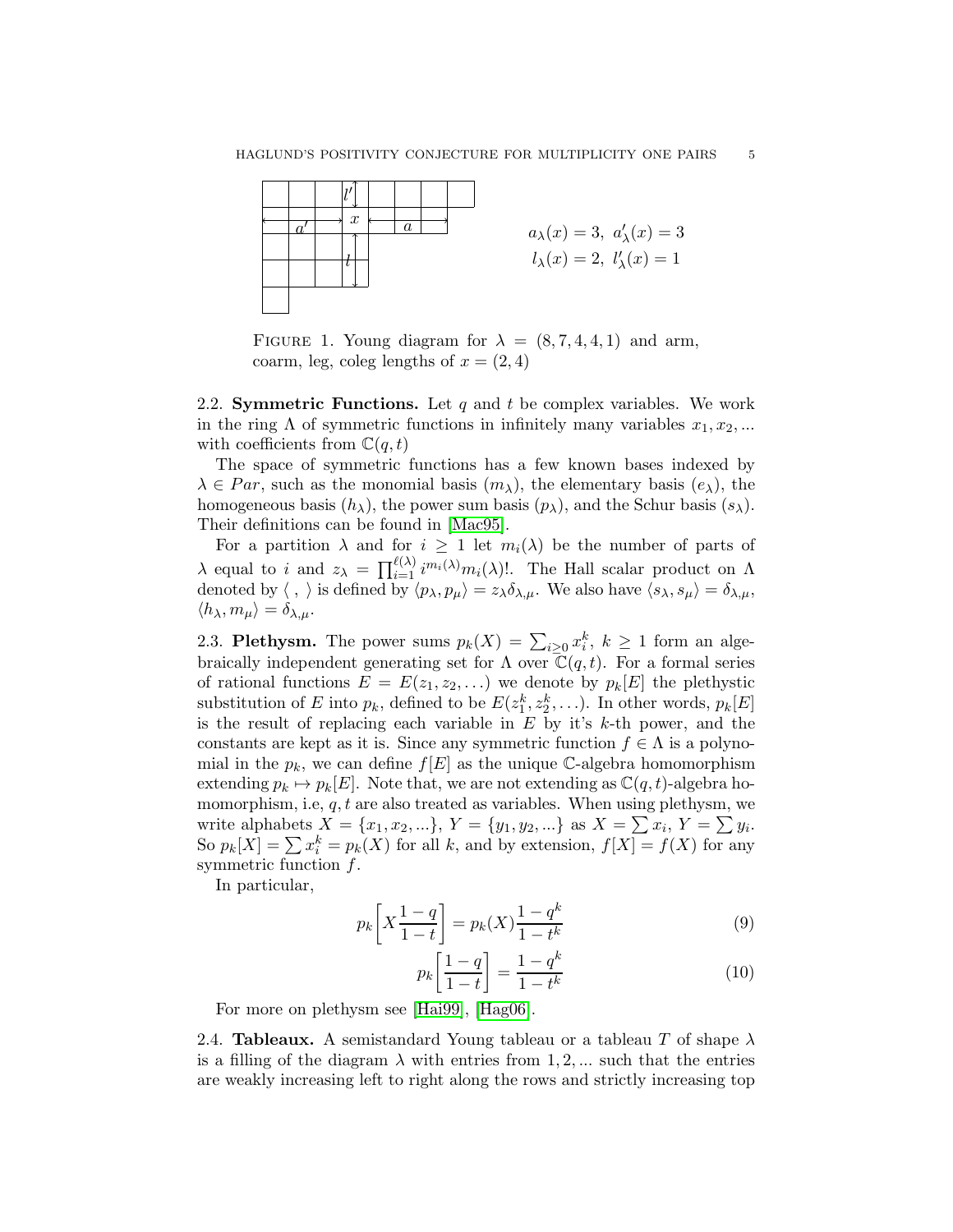#### 6 ARITRA BHATTACHARYA

to bottom along columns. If for each  $i \geq 1$  there are  $\mu_i$  many i's in T then T is said to have content  $\mu = (\mu_1, \mu_2, ...)$ . We denote the set of tableaux of shape  $\lambda$ , content  $\mu$  by  $SSYT(\lambda, \mu)$ . The cardinality of this set is the Kostka number  $K_{\lambda,\mu}$ .

We have

$$
s_{\lambda} = \sum_{\mu} K_{\lambda,\mu} m_{\mu} \tag{11}
$$

By a matrix indexed by partitions we always mean that the rows and columns are indexed by partitions, and the indexing is compatible with dominance ordering i.e, the partitions are listed in sequence such that if  $\lambda \geq \mu$  in dominance order then  $\lambda$  precedes  $\mu$  in the sequence and if  $|\lambda| < |\mu|$ then  $\lambda$  precedes  $\mu$ . These are infinite matrices. For a matrix M indexed by partitions, we call it upper-unitriangular if  $M_{\lambda,\mu} = 0$  unless  $\mu \leq \lambda$  and  $M_{\lambda,\lambda} = 1$ . The set of upper unitriangular matrices form a group.

We will denote by K the matrix indexed by partitions whose  $(\lambda, \mu)$ th entry is  $K_{\lambda,\mu}$ . Then K is upper-unitriangular.

2.5. Macdonald Symmetric Functions. The scalar product  $\langle , \rangle_{q,t}$  on  $\Lambda$  is defined by setting

$$
\langle f, g \rangle_{q,t} = \left\langle f[X], g\left[X\frac{1-q}{1-t}\right]\right\rangle \tag{12}
$$

where  $\langle , \rangle$  on the right hand side is the Hall scalar product.

The Macdonald P-functions  $(P_{\lambda}[X; q, t])_{\lambda \in Par}$  are characterized by the following two properties:

$$
P_{\lambda}[X;q,t] - m_{\lambda}[X] \in \sum_{\mu < \lambda} \mathbb{C}(q,t)m_{\mu}[X] \tag{13}
$$

$$
\langle P_{\lambda}[X;q,t], P_{\mu}[X;q,t] \rangle_{q,t} = 0 \text{ if } \lambda \neq \mu \tag{14}
$$

where  $\leq$  is the dominance order on partitions.

When the variables are clear, we may drop the  $X$  from the notation and just write  $P_{\lambda}(q,t)$ .

Let  $(Q_{\lambda}(q,t))$  denote the dual basis to  $(P_{\lambda}(q,t))$  under the q, t scalar product  $\langle , \rangle_{q,t}$ . For a partition  $\mu$ , let

$$
c_{\mu}(q,t) = \prod_{x \in \mu} (1 - q^{a(x)} t^{l(x)+1}) \tag{15}
$$

$$
c'_{\mu}(q,t) = \prod_{x \in \mu} (1 - q^{a(x)+1} t^{l(x)}) \tag{16}
$$

$$
b_{\mu}(q,t) = \frac{c_{\mu}(q,t)}{c'_{\mu}(q,t)} \tag{17}
$$

Then we have

**Theorem 2.1.** [\[Mac95,](#page-21-0) Chapter VI  $(6.19)$ ]  $Q_{\mu}(q, t) = b_{\mu}(q, t) P_{\mu}(q, t)$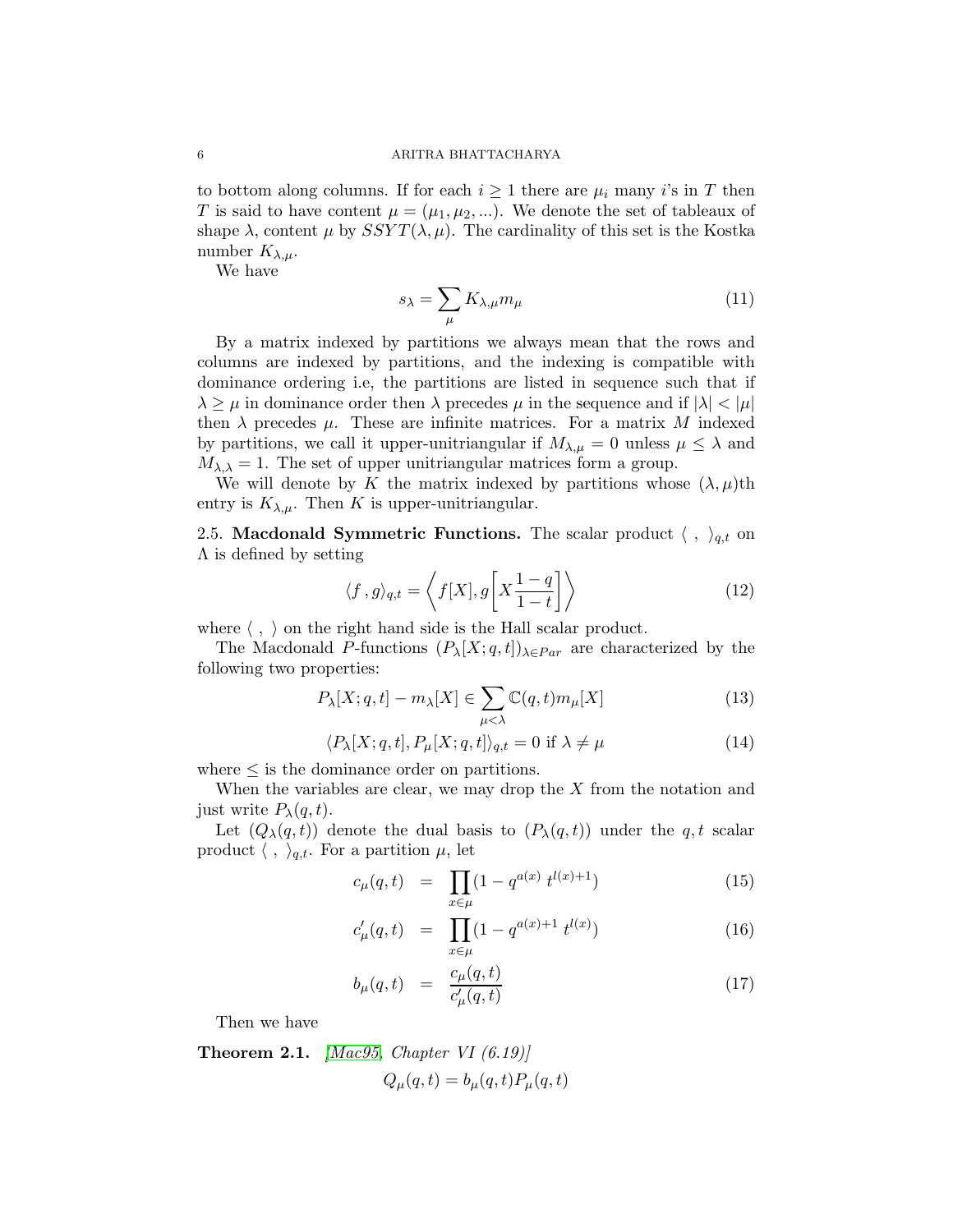The integral form Macdonald polynomials are

<span id="page-6-0"></span>
$$
J_{\mu}(q,t) = c_{\mu}(q,t)P_{\mu}(q,t) = c'_{\mu}(q,t)Q_{\mu}(q,t)
$$
\n(18)

The monomial coefficients of  $J_{\mu}(q, t)$  are in  $\mathbb{Z}[q, t]$ .

<span id="page-6-1"></span>2.6.  $q, t$ -Kostka functions. We define two  $q, t$ -analogues of the Kostka numbers.

**Definition 2.1.** For  $\lambda, \mu \in Par$ , let  $K_{\lambda,\mu}^{(1)}(q,t)$  and  $K_{\lambda,\mu}^{(2)}(q,t)$  be defined as the change of basis coefficients:

$$
P_{\lambda}(q,t) = \sum_{\mu} K_{\lambda,\mu}^{(1)}(q,t) m_{\mu} \tag{19}
$$

$$
s_{\lambda} = \sum_{\mu} K_{\lambda,\mu}^{(2)}(q,t) P_{\mu}(q,t)
$$
 (20)

In other words,  $K_{\lambda,\mu}^{(1)}(q,t) = \langle P_{\lambda}(q,t), h_{\mu} \rangle$  and  $K_{\lambda,\mu}^{(2)}(q,t) = \langle s_{\lambda}, Q_{\mu} \rangle_{q,t}$ Note that both the change of basis matrices are upper- unitriangular, i.e, for  $i \in \{1,2\}$ ,  $K_{\lambda,\mu}^{(i)}(q,t) = 0$  unless  $\mu \leq \lambda$  and for all  $\lambda \in Par$ ,  $K_{\lambda,\lambda}^{(i)}(q,t) = 1$ . For  $K^{(1)}$  this follows from the definition of Macdonald polynomials and for  $K^{(2)}$  this is because

<span id="page-6-3"></span>
$$
K = K^{(2)} K^{(1)} \tag{21}
$$

where  $K$  is the matrix of Kostka numbers, which is known to be upperunitriangular.

2.7. Macdonald's formula for  $K_{\lambda,\mu}^{(1)}(q,t)$ . Macdonald gave a formula for  $K_{\lambda,\mu}^{(1)}(q,t)$  in [\[Mac95\]](#page-21-0) which we now describe. For two partitions  $\lambda,\mu$  with  $\mu_i \leq \lambda_i$  for all i,  $\lambda/\mu$  is called a horizontal strip if  $\lambda'_j - \mu'_j \in \{0,1\}$  for all  $j \in \mathbb{Z}_{>0}$ . If  $\lambda/\mu$  is a horizontal strip, then define

$$
\psi_{\lambda/\mu}(q,t) = \prod_{\substack{x=(r,c)\in\mu\\ \lambda_r\neq\mu_r\\ \lambda'_c=\mu'_c}} \frac{(1-q^{a_\mu(x)}t^{l_\mu(x)+1})(1-q^{a_\lambda(x)+1}t^{l_\lambda(x)})}{(1-q^{a_\lambda(x)}t^{l_\lambda(x)+1})} \tag{22}
$$

Given a tableau T, let  $T_{\leq i}$  denote the shape obtained by the boxes with content 1, ..., *i*. In a tableau T,  $T_{\leq i}/T_{\leq (i-1)}$  is by definition horizontal strip for each i. For a tableau  $T$ , define

$$
\psi_T = \prod_{i \ge 1} \psi_{T_{\le i}/T_{\le (i-1)}} \tag{23}
$$

Then we have

**Theorem 2.2.** [\[Mac95,](#page-21-0) Chapter VI, (7.13')] For partitions  $\lambda, \mu$ ,

<span id="page-6-2"></span>
$$
K_{\lambda,\mu}^{(1)}(q,t) = \sum_{T \in SSYT(\lambda,\mu)} \psi_T(q,t)
$$
\n(24)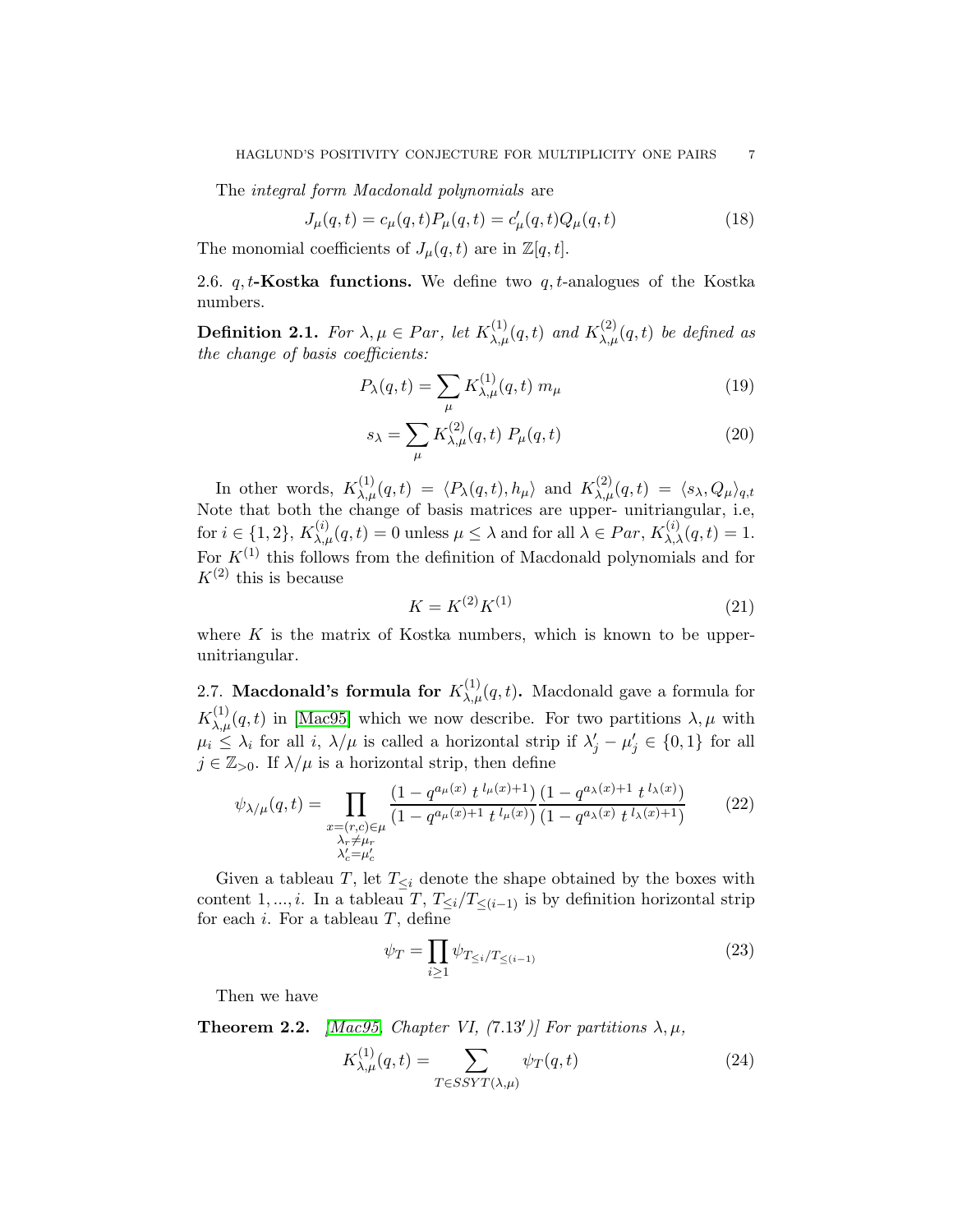#### <span id="page-7-2"></span>8 ARITRA BHATTACHARYA

## 2.8. Specializations.

(1) At  $q = 0$ ,  $K_{\lambda,\mu}^{(2)}(0,t)$  is the Kostka-Foulkes polynomial  $K_{\lambda,\mu}(t)$ . It is a polynomial in  $t$  with non-negative integer coefficients. A combinatorial formula for the Kostka-Foulkes polynomial was given by Lascoux-Schutzenberger. There is a function  $ch : SSYT(\lambda, \mu) \rightarrow$  $\mathbb{Z}_{\geq 0}$  called charge, such that

$$
K_{\lambda,\mu}(t) = \sum_{T \in SSYT(\lambda,\mu)} t^{ch(T)} \tag{25}
$$

- (2) At  $t = 1$ ,  $K_{\lambda,\mu}^{(2)}(q,1) = K_{\lambda,\mu}$  for arbitrary q.
- (3) At  $q = 1$ , the matrix  $K^{(2)}(1,t) = J(K^{-1})^{tr} J$ , where J is the matrix indexed by partitions, with  $J_{\lambda,\mu} = \delta_{\lambda,\mu'}$ . So the matrix  $K^{(2)}$  contains information of both the matrix  $K$  and its inverse. A general version is [Lemma 2.1](#page-7-0) below.

2.9. Duality. By  $(K^{(i)})_{\lambda,\mu}^{-1}$  we mean taking the  $\lambda,\mu$ th coordinate of the inverse matrix.

The following lemma says that expanding the Macdonald functions in the Schur basis is roughly equivalent to its inverse problem, expanding the Schur functions in the Macdonald basis.

<span id="page-7-0"></span>**Lemma 2.1.** [\[Mac95,](#page-21-0) Chapter VI,  $(5.1'')$ ]  $K_{\lambda,\mu}^{(2)}(q,t) = (K^{(2)})_{\mu',\lambda'}^{-1}(t,q)$  (26)

Since  $c_{\lambda}(q,t) = c'_{\lambda'}(t,q)$  [\[Mac95,](#page-21-0) Chapter VI, (8.2)] from [equation 18](#page-6-0), equation 26 and [Definition 2.1](#page-6-1) we get

<span id="page-7-3"></span><span id="page-7-1"></span>
$$
\langle J_{\lambda}(t,q), s_{\mu} \rangle = \langle J_{\lambda'}(q,t), s_{\mu'} \rangle_{q,t}
$$
\n(27)

2.10. Haglund's conjecture. In [\[HHL06\]](#page-21-2) it was shown that the monomial coefficients  $\langle J_{\lambda}(q, t), h_{\mu} \rangle$  of  $J_{\lambda}(q, t)$  have the following positivity property:

$$
\frac{\langle J_{\lambda}(q, q^k), h_{\mu} \rangle}{(1-q)^{|\lambda|}} \in \mathbb{Z}_{\geq 0}[q] \quad \forall \ k \in \mathbb{Z}_{\geq 0}
$$
\n
$$
(28)
$$

Haglund made the following conjecture in [\[Hag10\]](#page-21-8) about the Schur coefficients  $\langle J_{\lambda}(q, t), s_{\mu} \rangle$  of  $J_{\lambda}(q, t)$ :

Conjecture 1 (Haglund). For partitions  $\lambda$  and  $\mu$ ,

$$
\frac{\langle J_{\lambda}(q, q^k), s_{\mu}\rangle}{(1-q)^{|\lambda|}} \in \mathbb{Z}_{\geq 0}[q] \quad \forall \ k \in \mathbb{Z}_{\geq 0}
$$
\n(Hag $(\lambda, \mu)$ )

Meesue Yoo showed this is true in some special cases in [\[Yoo12\]](#page-21-6), [\[Yoo15\]](#page-21-7). Let

<span id="page-7-4"></span>
$$
k_{\lambda,\mu}(q,t) = \langle s_{\lambda}, J_{\mu}(q,t) \rangle_{q,t} \tag{29}
$$

Then

<span id="page-7-5"></span>
$$
k_{\lambda,\mu}(q,t) = K_{\lambda,\mu}^{(2)}(q,t)c'_{\mu}(q,t) = (K^{(2)})^{-1}_{\mu',\lambda'}(t,q)c'_{\mu}(q,t)
$$
(30)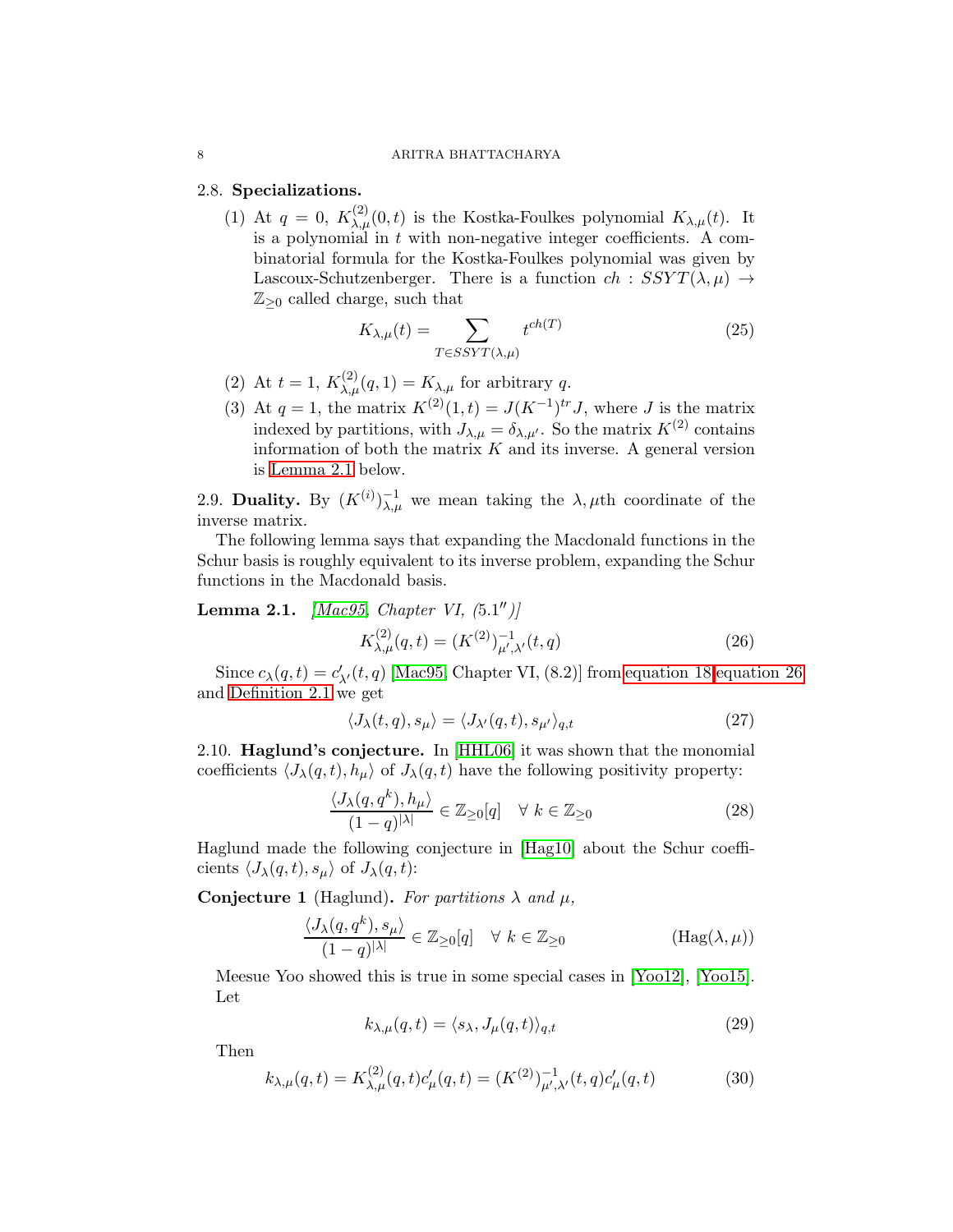Note that  $c'_{\mu}(0,t) = 1$ , so

<span id="page-8-0"></span>
$$
k_{\lambda,\mu}(0,t) = K_{\lambda,\mu}(t) \tag{31}
$$

where the right hand side is the Kostka-Foulkes polynomial as in [subsection 2.8.](#page-7-2) By [equation 27](#page-7-3) we have the following dual version of Haglund's conjecture.

## Conjecture 2. For partitions  $\lambda, \mu$ ,

$$
\frac{k_{\lambda,\mu}(t^k,t)}{(1-t)^{|\lambda|}} \in \mathbb{Z}_{\geq 0}[t] \quad \forall \ k \in \mathbb{Z}_{\geq 0}
$$
 (Hag'(\lambda,\mu))

## 3. WHEN  $\lambda$  is a single row or  $\mu$  is a single column

In this section we derive formulas for  $K_{(n)}^{(2)}$  $K_{(\n)}^{(2)}(q,t)$  and  $K_{\lambda,1}^{(2)}(q,t)$ , and use it to show  $\text{Hag}'(\lambda,\mu)$  is true in these cases.

We begin by reviewing Cauchy formulas and Principal Specializations.

3.1. Cauchy identity. For a series of rational functions E we let  $\Omega[E] =$  $\sum_{n\geq 0} h_n[E]$ . Let  $(u_\lambda)_{\lambda\in\text{Par}}$ ,  $(v_\lambda)_{\lambda\in\text{Par}}$  be Hall-dual bases, then the Cauchy identity says that

$$
\Omega[XY] = \sum_{\lambda \in \text{Par}} u_{\lambda}[X]v_{\lambda}[Y] \tag{32}
$$

If  $(u_\lambda)_{\lambda \in \text{Par}}$ ,  $(v_\lambda)_{\lambda \in \text{Par}}$  are q, t-dual bases, then by definition of  $\langle, \rangle_{q,t}$  $\left(u_{\lambda}\right) \left[X\frac{1-q}{1-t}\right]$  $1 - t$  $\bigcup$  $\lambda \in Par$ ,  $(v_\lambda[X])_{\lambda \in Par}$  are Hall-dual so,

$$
\Omega[XY] = \sum_{\lambda \in Par} u_{\lambda} \left[ X \frac{1-q}{1-t} \right] v_{\lambda}[Y] \tag{33}
$$

or, by replacing X with  $X\frac{1-t}{1-t}$  $\frac{1}{1-q}$  we get the  $(q, t)$ -Cauchy identity:

<span id="page-8-1"></span>
$$
\Omega\left[XY\frac{1-t}{1-q}\right] = \sum_{\lambda \in Par} u_{\lambda}[X]v_{\lambda}[Y] \tag{34}
$$

Since  $(h_{\lambda})_{\lambda \in Par}$  and  $(m_{\lambda})_{\lambda \in Par}$  are Hall-dual,  $\left(h_{\lambda}\right)X\frac{1-t}{1-x}$  $1 - q$  $\bigcup$  $\lambda \in Par$ is q, t-dual to  $(m_\lambda[X])_{\lambda \in Par}$ .

<span id="page-8-2"></span>We give a quick proof of the following well-known result, [\[Mac95\]](#page-21-0)[Chapter VI: (5.5)] to illustrate the power of plethystic methods.

## Proposition 3.1.

$$
Q_{(n)}[X;q,t] = h_n \left[ X \frac{1-t}{1-q} \right] \tag{35}
$$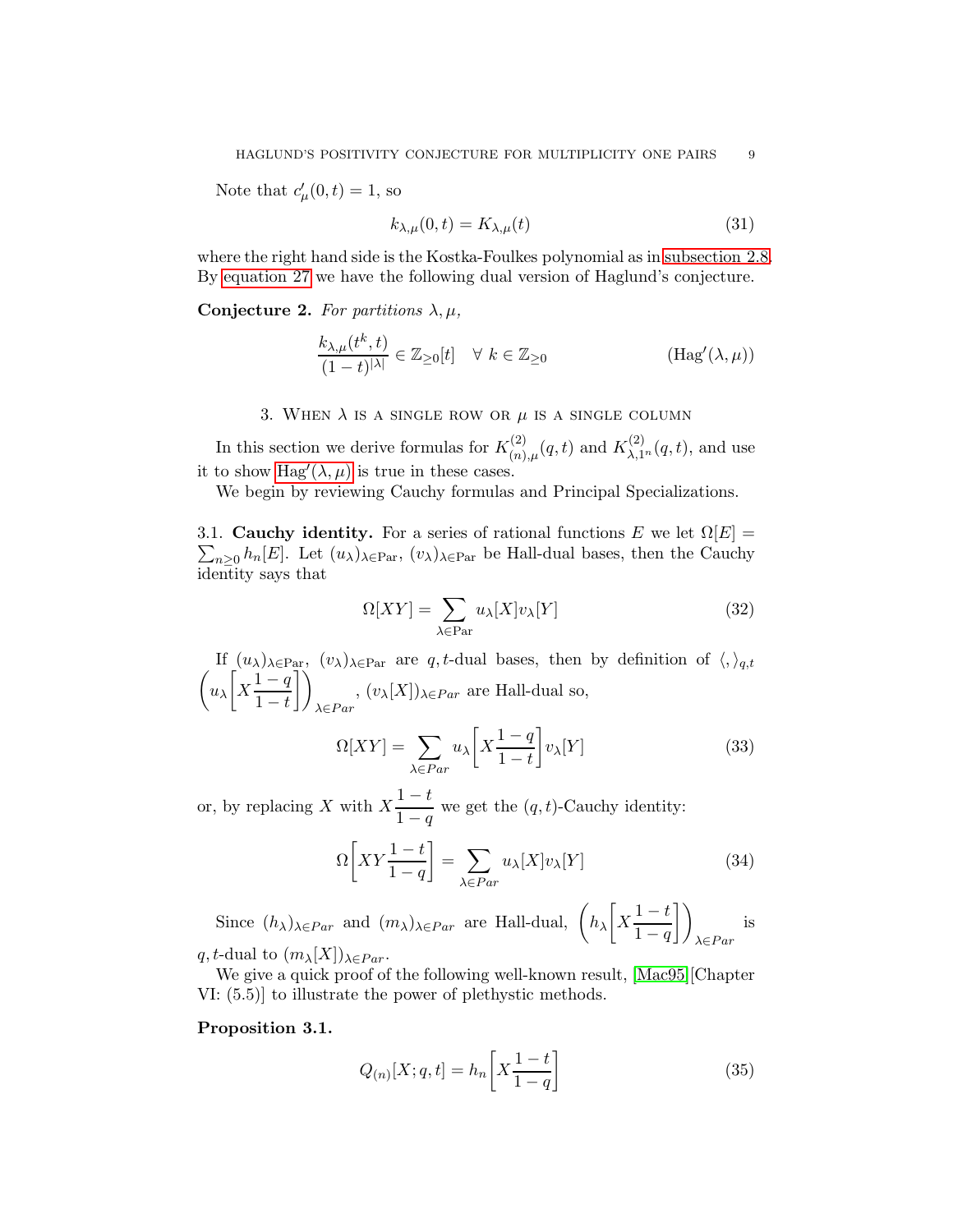Proof. Cauchy identity gives

<span id="page-9-0"></span>
$$
\sum_{\lambda \in Par} h_{\lambda} \left[ X \frac{1-t}{1-q} \right] m_{\lambda}[Y] = \sum_{\lambda \in Par} Q_{\lambda}[X; q, t] P_{\lambda}[Y; q, t] \tag{36}
$$

Substitute  $Y = y$ , where y is a variable. Since

$$
m_{\lambda}[y] = m_{\lambda}(y, 0, 0, \ldots) = \begin{cases} y^n, & \text{if } \lambda = (n) \text{ for some } n \ge 0 \\ 0, & \text{otherwise} \end{cases}
$$
 (37)

and by uni-triangularity for  $P_{\lambda}$ ,

$$
P_{\lambda}[y] = \begin{cases} y^n, & \text{if } \lambda = (n) \text{ for some } n \ge 0\\ 0, & \text{otherwise} \end{cases}
$$
 (38)

Hence, by [equation 36](#page-9-0) above,

$$
\sum_{n\geq 0} h_{(n)} \bigg[ X \frac{1-t}{1-q} \bigg] y^n = \sum_{n\geq 0} Q_{(n)} [X; q, t] y^n \tag{39}
$$

Comparing coefficient of  $y^n$  we get the result.

3.2. Principal Specializations. We can use the Cauchy identity and plethystic substituion to calculate the first row of various transition matrices. The next lemma and the corollaries illustrate that. We will need Macdonald's evaluation identity stated below.

<span id="page-9-1"></span>**Theorem 3.1.** [\[Mac95,](#page-21-0) Chapter VI  $(6.17)$ ] Let z be a complex variable. Then

$$
P_{\lambda} \left[ \frac{1-z}{1-t}; q, t \right] = \prod_{s \in \lambda} \frac{t^{l'(s)} - q^{a'(s)} z}{1 - q^{a(s)} t^{l(s)+1}} \tag{40}
$$

$$
Q_{\lambda} \left[ \frac{1-z}{1-t}; q, t \right] = \prod_{s \in \lambda} \frac{t^{l'(s)} - q^{a'(s)} z}{1 - q^{a(s) + 1} t^{l(s)}} \tag{41}
$$

3.3. When  $\lambda$  is a row or  $\mu$  is a column. We now calculate  $k_{\lambda,\mu}(q,t)$ in these special cases. Substituting Y with  $\frac{1-z}{1-t}$  in the Cauchy identity [equation 34](#page-8-1) and using [Theorem 3.1](#page-9-1) we get the following lemma.

<span id="page-9-3"></span>**Lemma 3.1.** Let z be a complex variable. For a pair  $(u_\lambda)_{\lambda \in Par}$  and  $(v_\lambda)_{\lambda \in Par}$ of Hall-dual bases of  $\Lambda$  we have

$$
h_n\left[X\frac{1-z}{1-q}\right] = \sum_{\lambda \vdash n} v_\lambda \left[\frac{1-z}{1-t}\right] u_\lambda[X] \tag{42}
$$

In particular,

<span id="page-9-2"></span>
$$
h_n\left[X\frac{1-z}{1-q}\right] = \sum_{\lambda \vdash n} \prod_{x \in \lambda} \frac{t^{l'(x)} - q^{a'(x)}z}{1 - q^{a(x) + 1}t^{l(x)}} P_\lambda[X; q, t] \tag{43}
$$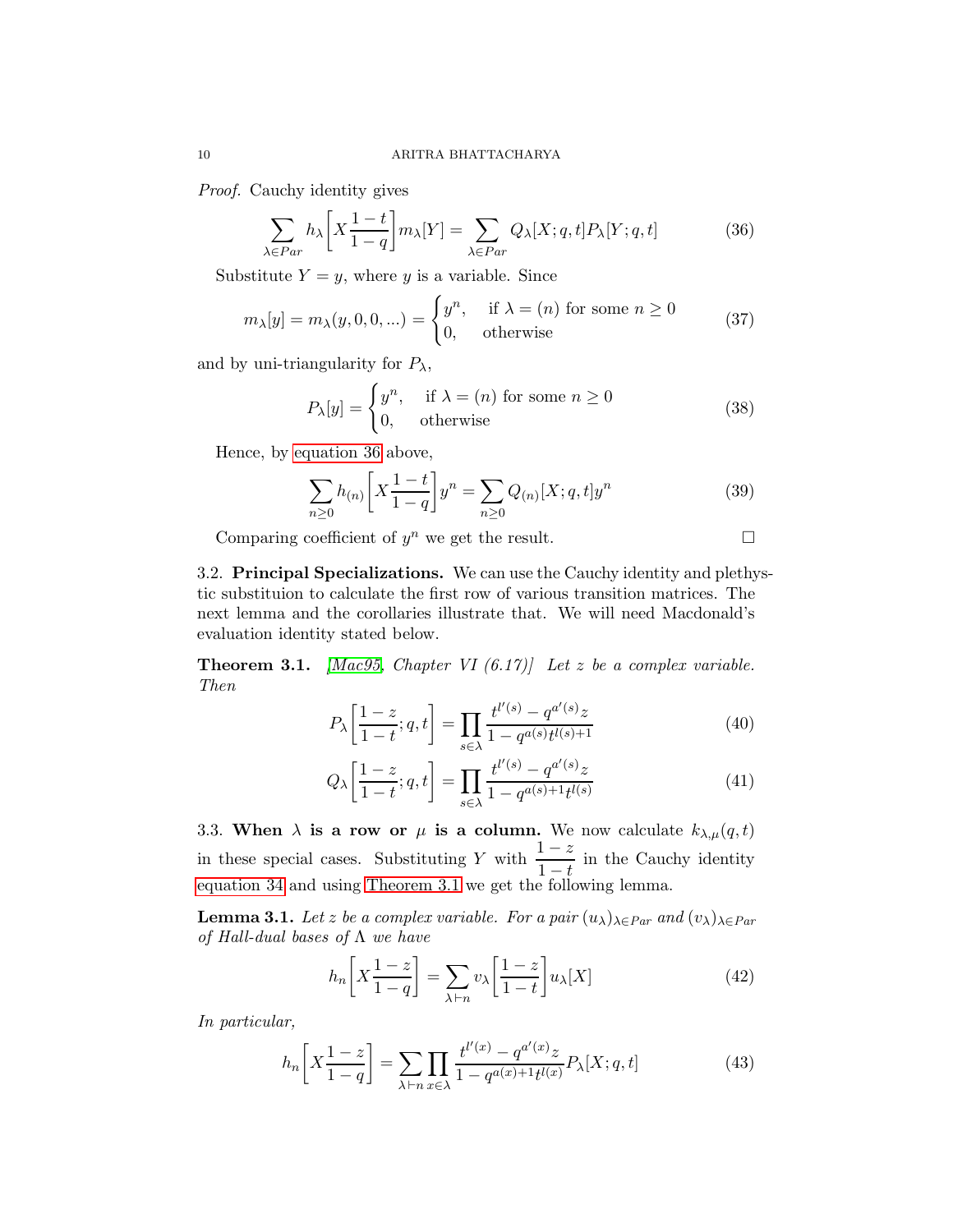$$
At \ t = q,
$$
\n
$$
h_n \left[ X \frac{1-z}{1-q} \right] = \sum_{\lambda \vdash n} q^{n(\lambda)} \prod_{x \in \lambda} \frac{1-q^{c(x)}z}{1-q^{h(x)}} s_\lambda[X] \tag{44}
$$

### <span id="page-10-0"></span>Proposition 3.2.

<span id="page-10-2"></span><span id="page-10-1"></span>
$$
k_{(n),\mu}(q,t) = t^{n(\mu)} \prod_{x \in \mu} (1 - q^{a'(x) + 1} t^{-l'(x)}) \tag{45}
$$

*Proof.* By substituting  $z = q$  in [equation 43](#page-9-2) and using [equation 18,](#page-6-0) [equation 29](#page-7-4) and the fact that  $s_{(n)} = h_n$ .

<span id="page-10-3"></span>We can use Lemma [Lemma 3.1](#page-9-3) to get another proof of the following result of [\[Yoo12\]](#page-21-6) in the dual formalism.

## Proposition 3.3.

$$
k_{\lambda,1^n}(q,t) = \frac{t^{n(\lambda')}[n]_t!}{\prod_{x \in \lambda} [h(x)]_t} \prod_{x \in \lambda} (1 - t^{-c(x)}q)
$$
(46)

$$
= K_{\lambda,1^n}(t) \prod_{x \in \lambda} (1 - t^{-c(x)} q) \tag{47}
$$

where  $[j]_t = \frac{1-t^j}{1-t}$  $\frac{1-v}{1-t}$  for  $j \in \mathbb{Z}_{\geq 1}$  and  $[n]_t! = [n]_t[n-1]_t \dots [1]_t$ 

*Proof.* Substituting  $z = t$  in [equation 44](#page-10-1) we get

$$
h_n\left[X\frac{1-t}{1-q}\right] = \sum_{\lambda \vdash n} \prod_{x \in \lambda} \frac{q^{l'(x)} - q^{a'(x)}t}{1 - q^{h(x)}} s_\lambda[X] \tag{48}
$$

By [Proposition 3.1](#page-8-2) the left hand side is  $Q_n(q, t)$ , and so the product in front of  $s_{\lambda}[X]$  on the right hand side is  $\langle Q_n(q, t), s_{\lambda} \rangle$ .

Observe that  $c'_{(n)}(q,t) = (q;q)_n$  where by  $(a;x)_n$  we mean the product  $\prod_{i=0}^{n-1} (1 - ax^i)$ . Since  $c'_{(n)}Q_n = J_n$ , [equation 27](#page-7-3) gives:

$$
k_{\lambda',1^n}(q,t) = (t;t)_n \prod_{x \in \lambda} \frac{t^{l'(x)} - t^{a'(x)}q}{1 - t^{h(x)}}
$$
(49)

Since conjugation interchanges coleg lengths and coarm lengths, and the set of hook lengths remains unchanged,

$$
k_{\lambda,1^n}(q,t) = (t;t)_n \prod_{x \in \lambda} \frac{t^{a'(x)} - t^{l'(x)}q}{1 - t^{h(x)}}
$$
(50)

$$
= \frac{t^{n(\lambda')}(t;t)_n}{\prod_{x \in \lambda} (1 - t^{h(x)})} \prod_{x \in \lambda} (1 - t^{-c(x)}q) \tag{51}
$$

Since  $k_{\lambda,\mu}(0,t) = K_{\lambda,\mu}(t)$ , the result follows.

<span id="page-10-4"></span>**Corollary 3.1.** [Hag](#page-8-0)'( $\lambda, \mu$ ) holds when  $\lambda$  is a row or when  $\mu$  is a column.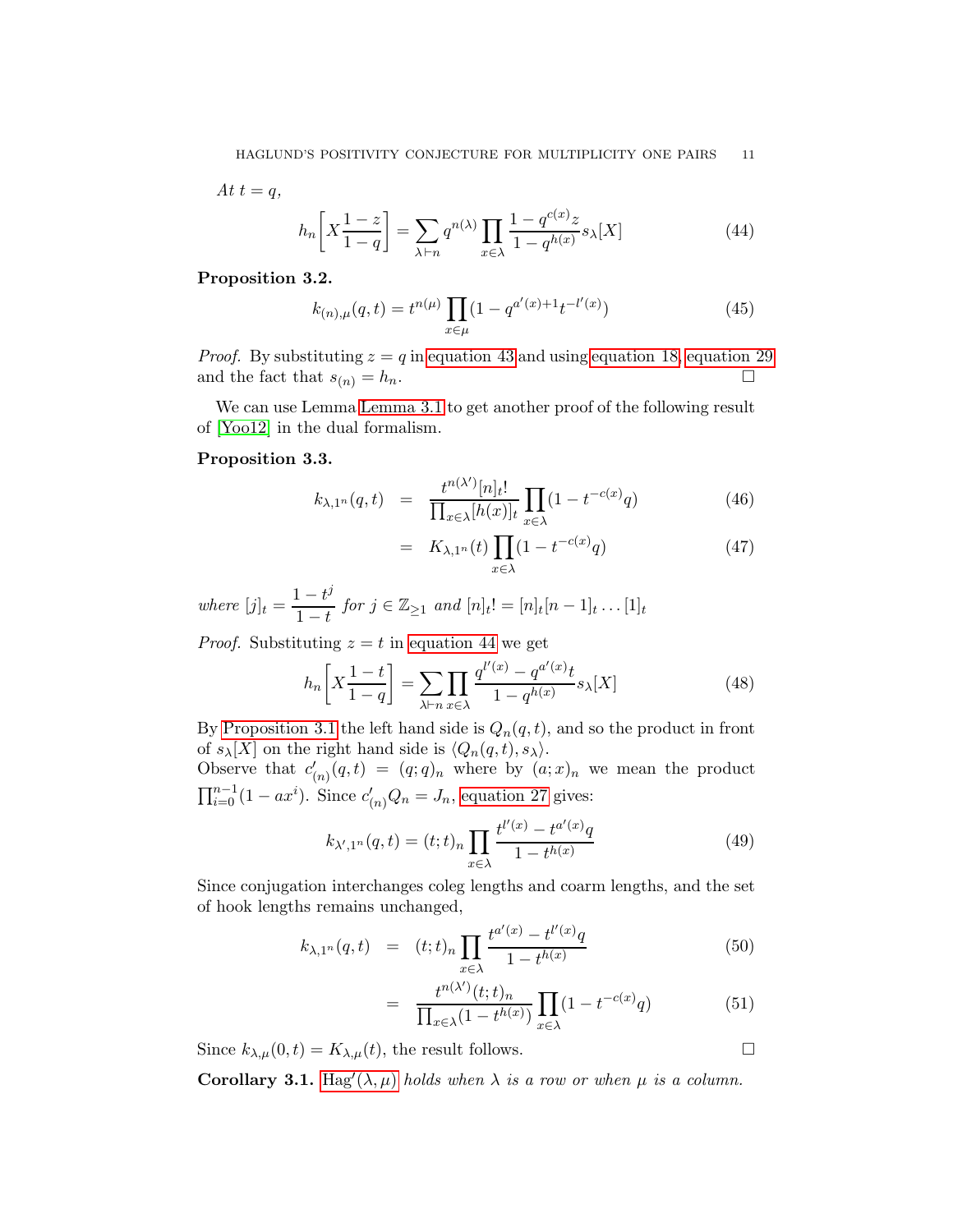*Proof.* When  $\lambda = (n)$  and  $\mu$  is arbitrary, we have from [equation 45](#page-10-2)

$$
k_{(n),\mu}(t^k,t) = t^{n(\mu)} \prod_{x \in \mu} (1 - t^{k(a'(x)+1) - l'(x)}) \quad \forall \ k \in \mathbb{Z}_{\geq 0}
$$
 (52)

Since the quantity  $k(a'(x) + 1) - l'(x)$  decreases by 1 down a column and it is non-negative on the top row, if it is negative for some box then it must also attain the value 0 for some box above it. Hence

$$
\frac{k_{(n),\mu}(t^k,t)}{(1-t)^n} = \begin{cases} t^{n(\mu)} \prod_{x \in \mu} [k(a'(x)+1) - l'(x)]_t & \text{if } l(\mu) \le k, \\ 0 & \text{otherwise} \end{cases}
$$
(53)

where  $[m]_t = 1 + t + ... + t^{m-1}$ . In both cases  $\frac{k_{(n),\mu}(t^k,t)}{(1-t)^m}$  $\frac{\overline{f}(n), \mu \overline{f}(t), \overline{f}(t)}{(1-t)^n} \in \mathbb{Z}_{\geq 0}[t].$ 

Next, when  $\mu = 1^n$  and  $\lambda$  is arbitrary, we get

$$
k_{\lambda,1^n}(t^k,t) = K_{\lambda,1^n}(t) \prod_{x \in \lambda} (1 - t^{k - c(x)})
$$
\n(54)

Along a row the quantity  $k - c(x)$  decreases by 1 as one moves from left to right, and for the first box in the row (in the first column)  $k - c(x) \geq 0$ . So if  $k - c(x) < 0$  for some  $x \in \lambda$  then in that row there is a box y such that  $k - c(y) = 0$ , implying  $k_{\lambda, 1^n}(t^k, t) = 0$ . Otherwise  $k - c(x) \ge 0$  for all  $x \in \lambda$ , and hence

$$
\frac{k_{\lambda,1^n}(t^k,t)}{(1-t)^n} = \begin{cases} K_{\lambda,1^n}(t) \prod_{x \in \lambda} [k-c(x)]_t & \text{if } \lambda_1 \le k \\ 0 & \text{otherwise} \end{cases}
$$
(55)

Since  $K_{\lambda,\mu}(t) \in \mathbb{Z}_{\geq 0}[t], \frac{k_{\lambda,1^n}(t^k,t)}{(1-t)^n}$  $\frac{\lambda, 1^n(\ell, \ell)}{(1-t)^n} \in \mathbb{Z}_{\geq 0}[t].$ 

### 4. Multiplication

<span id="page-11-0"></span>We state a general lemma on posets that will be useful in this section.

**Lemma 4.1.** Let  $M$  be an upper uni-triangular matrix indexed by a partially ordered set P, i.e, for all  $a \in P$ ,  $M_{a,a} = 1$  and  $M_{a,b} = 0$  unless  $b \le a$ . For an interval I in P let  $M|_I = (M_{a,b})_{a,b \in I}$  denote the matrix restricted to the interval I. Then for any interval J containing a,b, we have  $(M^{-1})_{a,b} =$  $(M|_J)_{a,b}^{-1}.$ 

*Proof.* Let  $N = M^{-1}$ . The lemma follows since one can simply write down the solution to the equations

$$
\delta_{a,b} = \sum_{a \le c \le b} N_{a,c} M_{c,b} \tag{56}
$$

recursively, starting from  $b = a$ .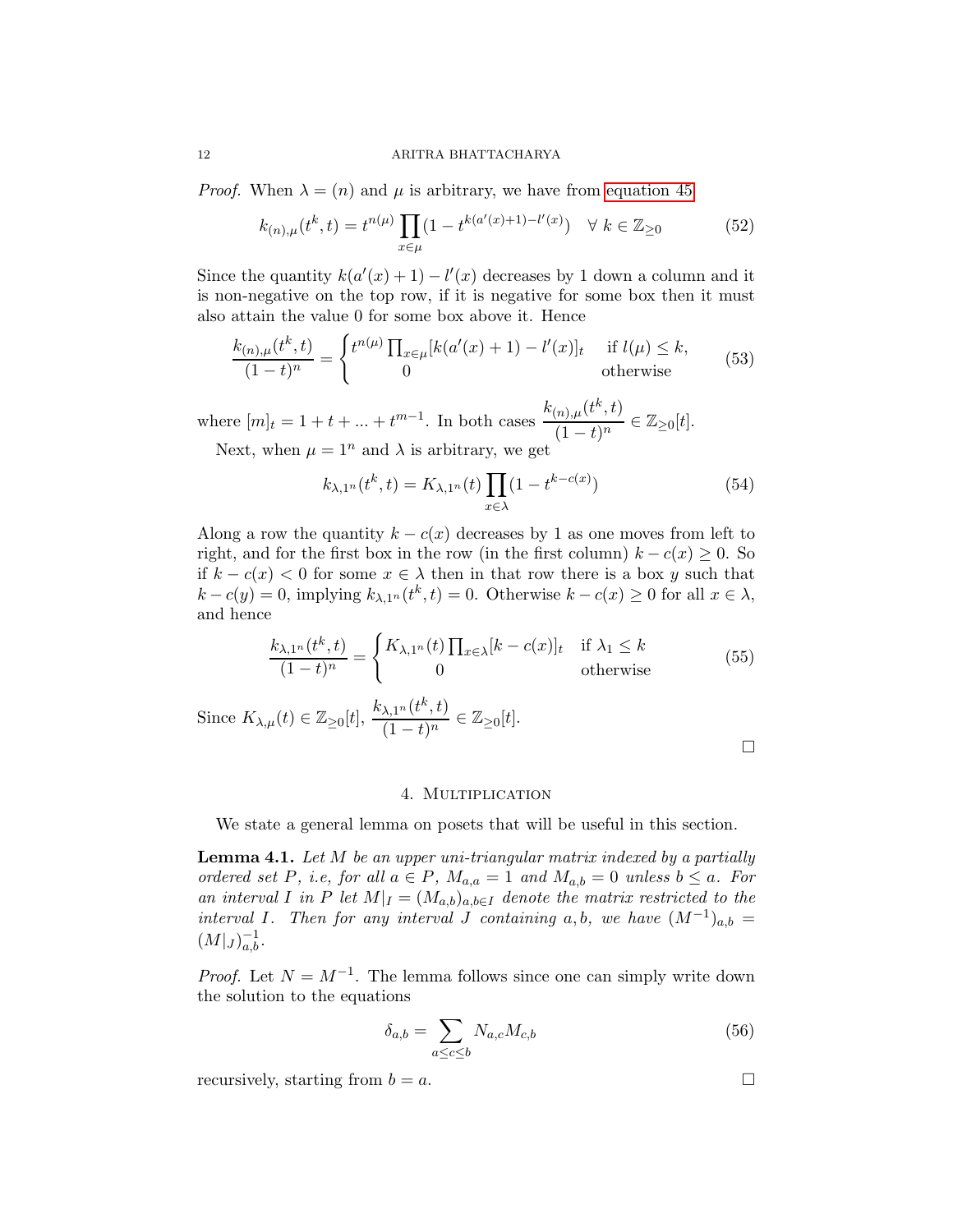Let  $\lambda^1, \lambda^2$  be two partitions such that the least non-zero part of  $\lambda^1$  is at least the largest part of  $\lambda^2$ . In this case by  $(\lambda^1, \lambda^2)$  we mean the partition  $(\lambda_1^1, ..., \lambda_{l(\lambda^1)}^1, \lambda_1^2, ...).$ 

<span id="page-12-0"></span>**Lemma 4.2.** Let  $\lambda = (\lambda^1, \lambda^2)$  and  $\mu = (\mu^1, \mu^2)$  where  $\lambda^j \geq \mu^j$  (in particular,  $|\lambda^j| = |\mu^j|$  for  $j = 1, 2$  and  $l(\lambda^1) = l(\mu^1)$ . Then for  $i = 1, 2$ ,

$$
(K^{(i)})_{\lambda,\mu}^{\pm 1} = (K^{(i)})_{\lambda^1,\mu^1}^{\pm 1} (K^{(i)})_{\lambda^2,\mu^2}^{\pm 1}
$$
 (57)

*Proof.* Let  $T \in SSYT(\lambda, \mu)$ . Since  $l(\lambda^1) = l(\mu^1)$  and  $|\lambda^1| = |\mu^1|$ , in the first  $l(\lambda^1)$  rows of T the content must be  $\mu^1$ . We can break the tableau T into two pieces; let  $T^1$  comprise the first  $l(\lambda^1)$  rows, and  $T^2$  be the tableau formed by the remaining rows of T in which we subtract  $l(\lambda^1)$  from each entry. It is clear we get a bijection

$$
SSYT(\lambda, \mu) \rightarrow SSYT(\lambda^1, \mu^1) \times SSYT(\lambda^2, \mu^2)
$$
  

$$
T \rightarrow (T^1, T^2)
$$

In particular,  $K_{\lambda,\mu} = K_{\lambda^1,\mu^1} K_{\lambda^2,\mu^2}$ .

For  $1 \leq i \leq l(\lambda^1)$  the horizontal strips  $T_{\leq i}/T_{\leq i-1}$  and  $T_{\leq i}/T_{\leq i-1}^1$  are the same, so  $\psi_{T_{\leq i}/T_{\leq i-1}} = \psi_{T_{\leq i}/T_{\leq i-1}}$ .

For  $i > l(\lambda^1)$  the horizontal strips  $T_{\leq i}/T_{\leq i-1}$  differ from  $T^2_{\leq i-l(\lambda^1)}/T^2_{\leq i-l(\lambda^1)-1}$ in the first  $l(\lambda^1)$  rows, but none of those boxes contribute to  $\psi_{T_{\leq i}/T_{\leq i-1}}$ , and the contribution from the remaining boxes are same since the arms and legs are the same. So  $\psi_{T_{\leq i}/T_{\leq i-1}} = \psi_{T^2_{\leq i-l(\lambda^1)}/T^2_{\leq i-l(\lambda^1)-1}}$ 

Therefore the above bijection preserves  $\psi$ :

$$
\psi_T = \psi_{T^1} \psi_{T^2} \tag{58}
$$

By [equation 24](#page-6-2) we get

$$
K_{\lambda,\mu}^{(1)} = K_{\lambda^1,\mu^1}^{(1)} K_{\lambda^2,\mu^2}^{(1)} \tag{59}
$$

Let  $\lambda \ge \nu \ge \mu$ . Letting  $\nu^1 = (\nu_1, ..., \nu_{l(\lambda^1)})$  and  $\nu^2 = (\nu_{l(\lambda^1)+1}, ...)$  we have that  $\lambda^i \geq \nu^i \geq \mu^i$  for  $i = 1, 2$  and  $l(\lambda^1) = l(\nu^1) = l(\mu^1)$ . So the interval  $[\lambda, \mu]$ in the dominance order becomes  $[\lambda, \mu] = [\lambda^1, \mu^1] \times [\lambda^2, \mu^2]$ . The matrix  $K^{(1)}$ restricted to  $[\lambda, \mu]$  is then the tensor product:

$$
K^{(1)}|_{[\lambda,\mu]} = K^{(1)}|_{[\lambda^1,\mu^1]} \otimes K^{(1)}|_{[\lambda^2,\mu^2]} \tag{60}
$$

In particular,  $K|_{\lbrack \lambda,\mu \rbrack} = K|_{\lbrack \lambda^1,\mu^1 \rbrack} \otimes K|_{\lbrack \lambda^2,\mu^2 \rbrack}.$ 

Since inverse of the tensor product of two matrices is the tensor product of their inverses we get

$$
(K^{(1)})^{-1}|_{[\lambda,\mu]} = (K^{(1)})^{-1}|_{[\lambda^1,\mu^1]} \otimes (K^{(1)})^{-1}|_{[\lambda^2,\mu^2]}
$$
(61)

By [equation 21](#page-6-3)

$$
K^{(2)}|_{[\lambda,\mu]} = K^{(2)}|_{[\lambda^1,\mu^1]} \otimes K^{(2)}|_{[\lambda^2,\mu^2]} \tag{62}
$$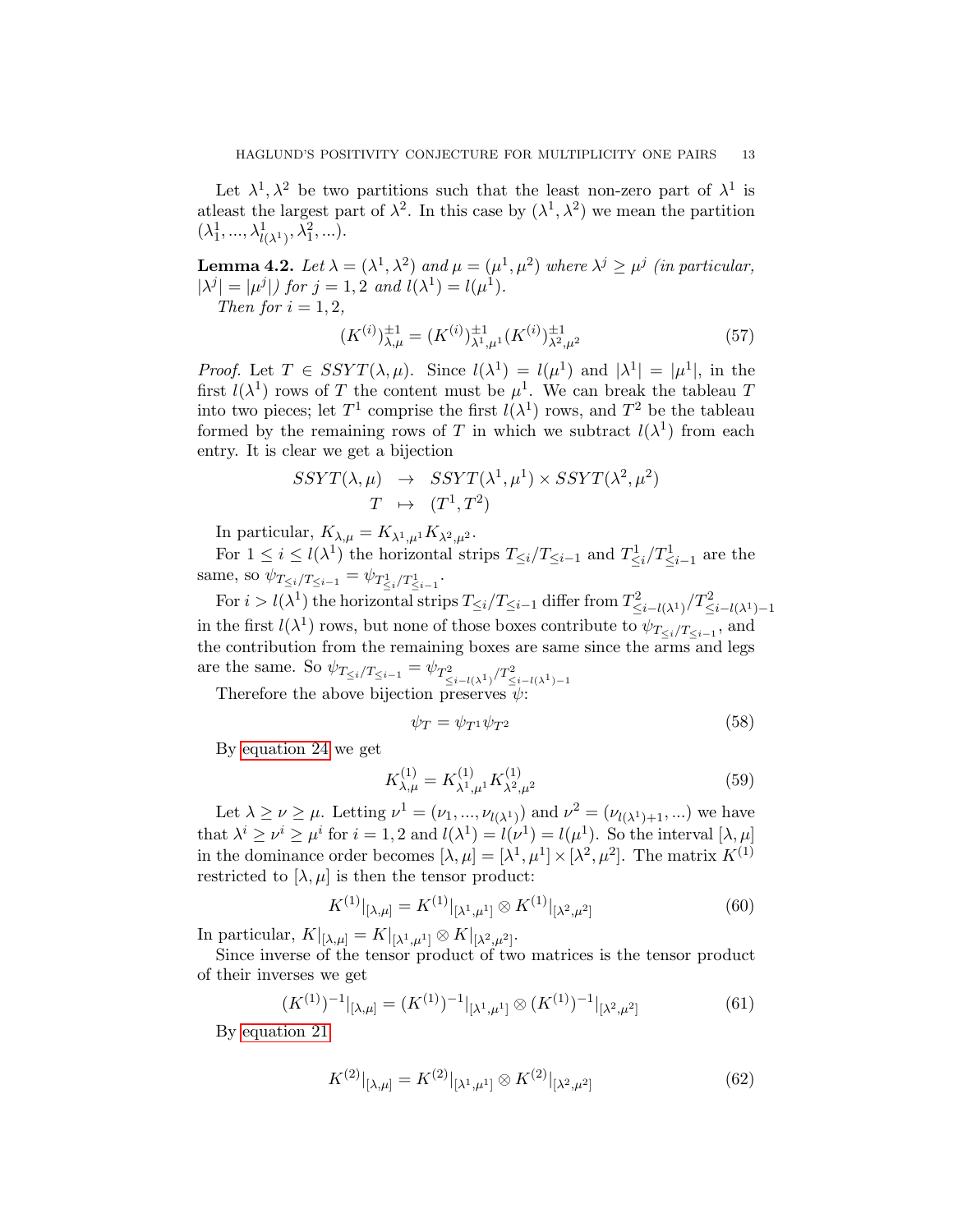Once again, taking inverses we get

$$
(K^{(2)})^{-1}|_{[\lambda,\mu]} = (K^{(2)})^{-1}|_{[\lambda^1,\mu^1]} \otimes (K^{(2)})^{-1}|_{[\lambda^2,\mu^2]}
$$
(63)

By [Lemma 4.1,](#page-11-0) we conclude for  $i = 1, 2$ 

$$
(K^{(i)})_{\lambda,\mu}^{\pm 1} = (K^{(i)})_{\lambda^1,\mu^1}^{\pm 1} (K^{(i)})_{\lambda^2,\mu^2}^{\pm 1}
$$
 (64)

$$
\qquad \qquad \Box
$$

Let  $\lambda^1, \lambda^2$  be two partitions such that the last non-zero column length of  $\lambda^1$  is greater equal to the first column length of  $\lambda^2$ . Then by  $\lambda^1 + \lambda^2$ we denote the partition  $(\lambda_1^1 + \lambda_1^2, \lambda_2^1 + \lambda_2^2, \ldots)$ . Note that if  $\lambda = \lambda^1 + \lambda^2$ then  $\lambda' = (\lambda^{1'}, \lambda^{2'})$  in the notation of [Lemma 4.2.](#page-12-0) By  $\lambda - \lambda^{1}$  we mean the partition  $\lambda^2$ .



FIGURE 2. Example of  $\lambda^1 + \lambda^2$ 

<span id="page-13-0"></span>**Lemma 4.3.** Let  $\lambda, \mu \in Par$  such that  $\lambda = \lambda^1 + \lambda^2$  and  $\mu = \mu^1 + \mu^2$  with  $\lambda^1 \ge \mu^1$ ,  $\lambda^2 \ge \mu^2$  and  $\lambda_1^1 = \mu_1^1$ . Then for  $i = 1, 2$ ,

$$
(K^{(i)})_{\lambda,\mu}^{\pm 1} = (K^{(i)})_{\lambda^1,\mu^1}^{\pm 1} (K^{(i)})_{\lambda^2,\mu^2}^{\pm 1}
$$
 (65)

*Proof.* Note that  $\lambda' = (\lambda^{1'}, \lambda^{2'})$  and  $\mu' = (\mu^{1'}, \mu^{2'})$ ,  $\mu^{1'} \geq \lambda^{1'}$  and  $l(\mu^{1'}) =$  $\mu_1^1 = \lambda_1^1 = l(\lambda^{1'})$ . Therefore we can apply [Lemma 4.2](#page-12-0) to  $\mu', \lambda'$ . By [Lemma 2.1](#page-7-0)

$$
K_{\lambda,\mu}^{(2)}(q,t) = (K^{(2)})_{\mu',\lambda'}^{-1}(t,q)
$$
\n(66)

$$
= (K^{(2)})^{-1}_{\mu^{1'},\lambda^{1'}}(t,q)(K^{(2)})^{-1}_{\mu^{2'},\lambda^{2'}}(t,q) \tag{67}
$$

$$
= K^{(2)}_{\lambda^1,\mu^1}(q,t)K^{(2)}_{\lambda^2,\mu^2}(q,t)
$$
\n(68)

In particular,

$$
K_{\lambda,\mu} = K_{\lambda^1,\mu^1} K_{\lambda^2,\mu^2} \tag{69}
$$

If a partition  $\gamma$  satisfies  $\lambda \geq \gamma \geq \mu$  then  $\mu' \geq \gamma' \geq \lambda'$ . By earlier argument,  $[\mu', \lambda'] = [\mu^{1'}, \lambda^{1'}] \times [\mu^{2'}, \lambda^{2'}]$ . Then  $[\lambda, \mu] = [\lambda^1, \mu^1] + [\lambda^2, \mu^2]$  and any  $\gamma^1 \in [\lambda^1, \mu^1]$  satisfies  $\lambda_1^1 = \gamma_1^1 = \mu_1^1$ . Thus

$$
K^{(2)}|_{[\lambda,\mu]} = K^{(2)}|_{[\lambda^1,\mu^1]} \otimes K^{(2)}|_{[\lambda^2,\mu^2]} \tag{70}
$$

As before, we take inverses and use [equation 21,](#page-6-3) to prove the statement.  $\Box$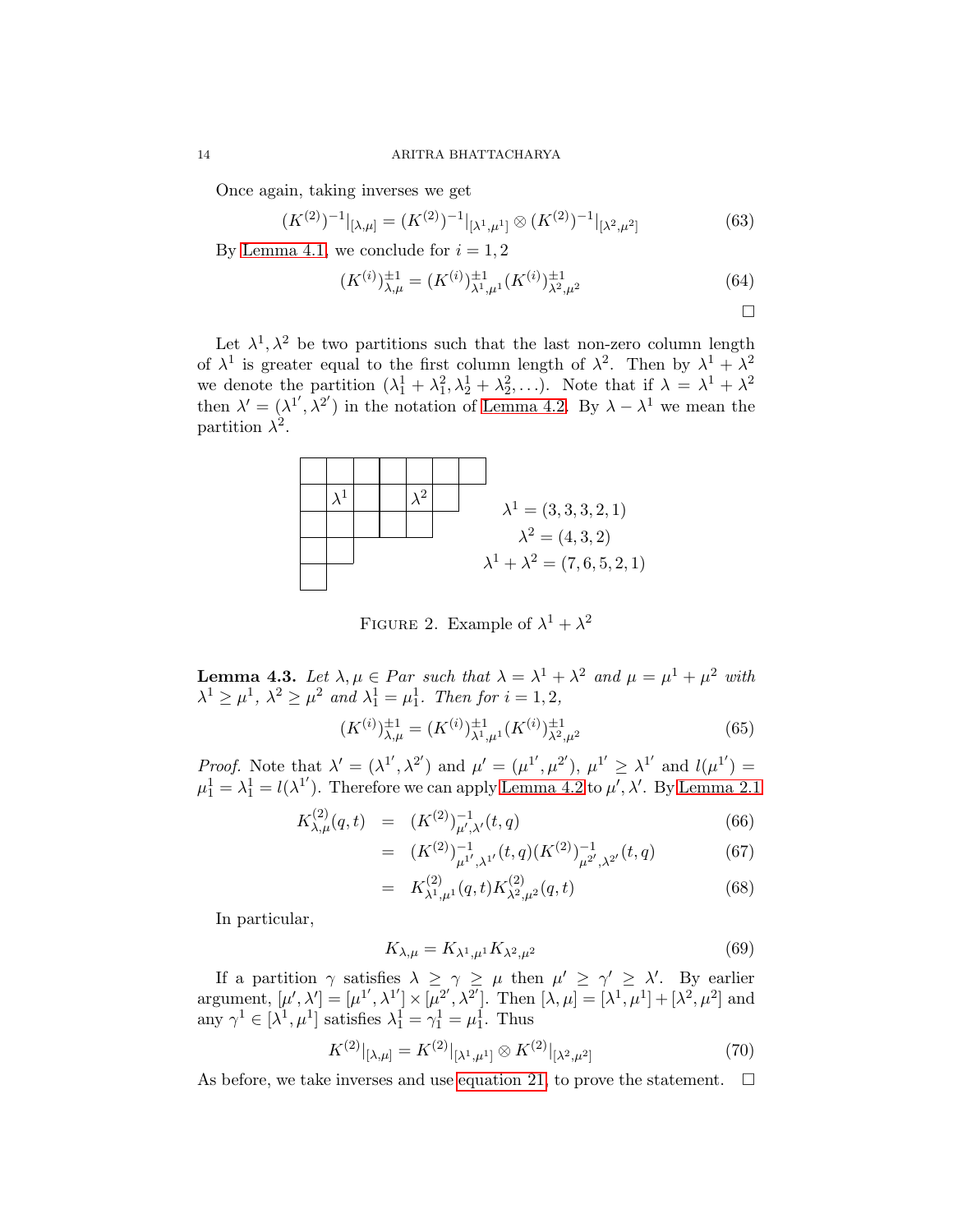Let  $\lambda^1, \lambda^2, \mu^1, \mu^2$  be as in [Lemma 4.2.](#page-12-0) Note that since  $l(\lambda^1) = l(\mu^1)$  and  $\lambda^1 \geq \mu^1$ , we have  $\mu^1_{l(\lambda^1)} \geq \lambda^1_{l(\lambda^1)}$ . Thus both  $\lambda^1$  and  $\mu^1$  contain the rectangle R of row length  $\lambda^1_{l(\lambda^1)}$  and column length  $l(\lambda^1)$ .

<span id="page-14-0"></span>**Corollary 4.1.** Let  $\lambda^1, \lambda^2, \mu^1, \mu^2$  be as in [Lemma 4.2,](#page-12-0) and R be the rectangular partition of row length  $\lambda^1_{l(\lambda^1)}$  and column length  $l(\lambda^1)$ . If  $\text{Hag}'(\lambda,\mu)$  $\text{Hag}'(\lambda,\mu)$  $\text{Hag}'(\lambda,\mu)$  is true for  $\lambda^1 - R$ ,  $\mu^1 - R$  and for  $\lambda^2$ ,  $\mu^2$  then it is true for  $\lambda$ ,  $\mu$ .

*Proof.* By applying [Lemma 4.3](#page-13-0) to  $\lambda^1 = R + (\lambda^1 - R)$  and  $\mu^1 = R + (\mu^1 - R)$ we get for  $i = 1, 2$ ,

$$
K_{\lambda^1,\mu^1}^{(i)} = K_{R,R}^{(i)} K_{\lambda^1 - R,\mu^1 - R}^{(i)} = K_{\lambda^1 - R,\mu^1 - R}^{(i)} \tag{71}
$$

So, by [Lemma 4.2](#page-12-0)

<span id="page-14-2"></span>
$$
K_{\lambda,\mu}^{(i)} = K_{\lambda^1,\mu^1}^{(i)} K_{\lambda^2,\mu^2}^{(i)} = K_{\lambda^1 - R,\mu^1 - R}^{(i)} K_{\lambda^2,\mu^2}^{(i)} \tag{72}
$$

Since the arms and legs of boxes in  $\mu^1 - R$  have no intersection with those of  $\mu^2$ , it follows that

$$
\frac{c'_{\mu}}{c'_{\mu^1 - R} c'_{\mu^2}} = \prod_{x \in R} (1 - q^{a_{\mu}(x) + 1} t^{l_{\mu}(x)})
$$
\n(73)

From [equation 30,](#page-7-5) we get

<span id="page-14-1"></span>
$$
k_{\lambda,\mu}(q,t) = k_{\lambda^1 - R,\mu^1 - R}(q,t) k_{\lambda^2,\mu^2}(q,t) \prod_{x \in R} (1 - q^{a_{\mu}(x) + 1} t^{l_{\mu}(x)}) \tag{74}
$$

So,

$$
\frac{k_{\lambda,\mu}(t^k,t)}{(1-t)^{|\lambda|}} = \frac{k_{\lambda^1 - R,\mu^1 - R}(t^k,t)}{(1-t)^{|\lambda^1| - |R|}} \frac{k_{\lambda^2,\mu^2}(t^k,t)}{(1-t)^{|\lambda^2|}} \frac{\prod_{x \in R} (1 - t^{k(a_\mu(x) + 1) + l_\mu(x)})}{(1-t)^{|R|}} (75)
$$

The last term on the right hand side is a product of t-numbers and hence in  $\mathbb{Z}_{\geq 0}[t]$ .

 $\Box$ 

As particular cases we get the next corollary

**Corollary 4.2.** If [Hag](#page-8-0)'( $\lambda, \mu$ ) is true for  $\lambda, \mu$  then it is true for  $(R, \lambda), (R, \mu)$ and for  $(S+\lambda)$ ,  $(S+\mu)$  where R, S are rectangular partitions, with row-length of R atleast as big as  $\lambda_1$  and column length of S atleast as big as  $l(\mu)$ 

Remark 4.1. We deduce [\[Yoo12,](#page-21-6) Theorem 3.1.1] in the dual setup by equation  $\mathcal{U}_4$  and using [Proposition 3.2.](#page-10-0) In particular this proves [Hag](#page-8-0)'( $\lambda, \mu$ ) holds for  $\lambda = (a + k, b - k)$  and  $\mu = (a, b)$ . Similarly, we obtain [\[Yoo15,](#page-21-7) Proposition 3.4] in the dual setup by applying [equation 74](#page-14-1) and using [Proposition 3.3.](#page-10-3)

**Example 4.1.** We demonstrate the two principles of [Lemma 4.2](#page-12-0) and [Lemma 4.3](#page-13-0) in this example (see [equation 72\)](#page-14-2)

$$
K_{533,44111}^{(2)}(q,t) = K_{53,44}^{(2)}(q,t)K_{3,111}^{(2)}(q,t) = K_{2,11}^{(2)}(q,t)K_{3,111}^{(2)}(q,t)
$$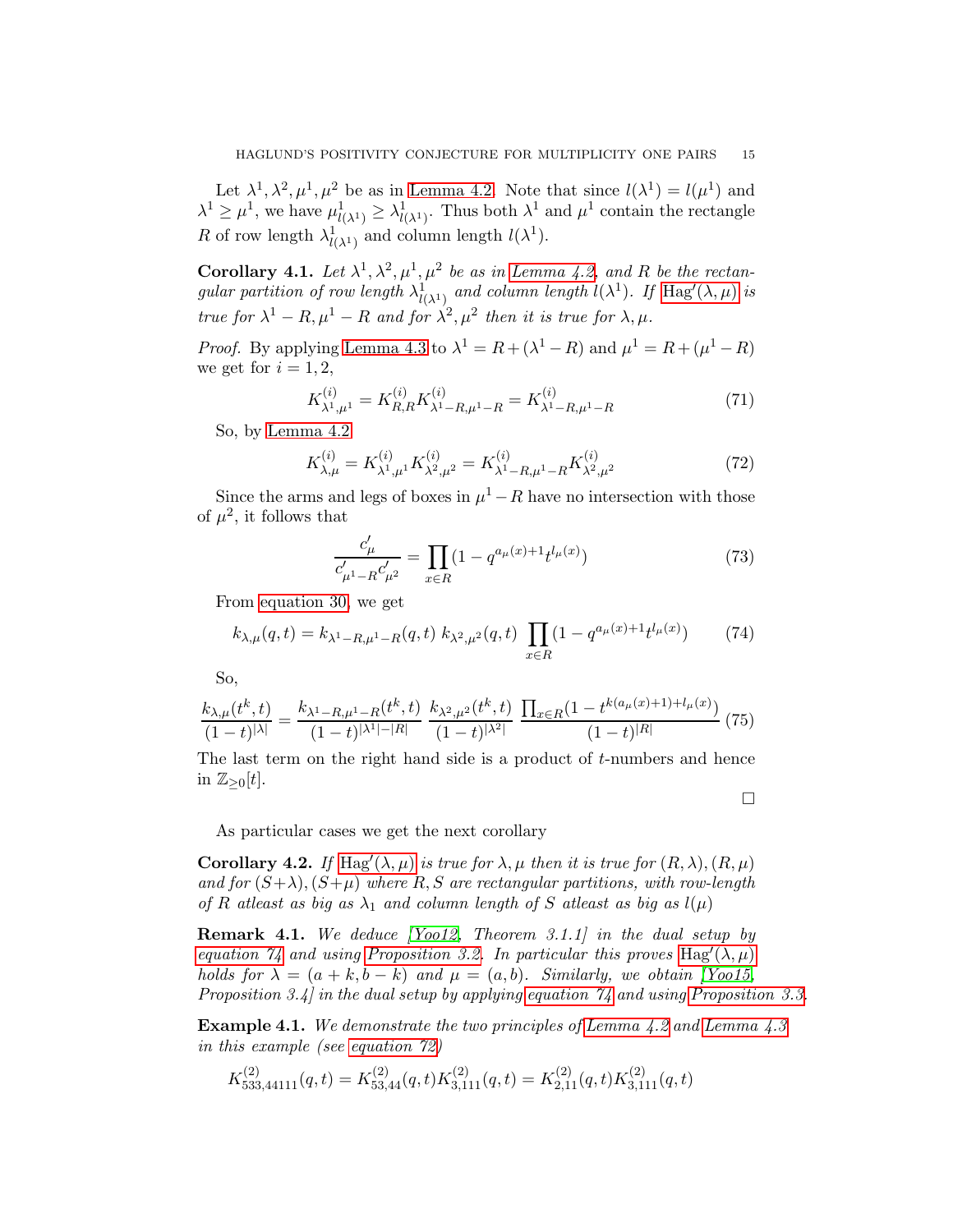#### 16 ARITRA BHATTACHARYA

### 5. Complementation

In this section we switch to type  $GL_n$  Macdonald polynomials and then come back to symmetric functions. The reference for this section is [\[Mac95\]](#page-21-0) Chapter VI section 9.

Let  $n \in \mathbb{Z}_{>0}$  be fixed and let q and t be two complex numbers, with  $t = q^k$ for some fixed  $k \in \mathbb{Z}_{\geq 0}$ .

Let  $\mathcal{P} = \mathbb{Z}^n$ , and  $\mathcal{P}^+ = \{ \alpha \in \mathcal{P} : \alpha_1 \geq \alpha_2 \geq ... \geq \alpha_n \}.$  For  $\alpha =$  $(\alpha, \ldots, \alpha_n) \in \mathbb{Z}^n$  let  $x^{\alpha} = (x_1^{\alpha_1}, \ldots, x_n^{\alpha_n})$ . Let  $W = S_n$ . By  $\mathbb{C}[\mathcal{P}]$  we denote the ring of Laurent polynomials  $\mathbb{C}[x_1^{\pm 1}, x_2^{\pm 1}, ..., x_n^{\pm 1}]$ . There is a ring homomorphism  $\Lambda \to \mathbb{C}[\mathcal{P}]^W$  defined by sending  $x_{n+i} \mapsto 0$  for  $i \geq 1$ . We denote the image of a symmetric function f by  $f(X_n)$ . For any  $\lambda \in \mathcal{P}^+$  (not necessarily with non-negative coordinates) we can define  $P_{\lambda}(x; q, t) \in \mathbb{C}[\mathcal{P}]^W$ by the relations:

<span id="page-15-0"></span>
$$
P_{\lambda}(x;q,t) = P_{\lambda}(X_n;q,t) \quad \text{if } \lambda_n \ge 0 \tag{76}
$$

$$
P_{\lambda+(1^n)}(x;q,t) = (x_1...x_n)P_{\lambda}(x;q,t) \quad \forall \lambda \in \mathcal{P}^+ \tag{77}
$$

We also define for all  $\lambda \in \mathcal{P}^+$ ,  $m_\lambda(x) = P_\lambda(x; q, 1)$  and  $s_\lambda(x) = P_\lambda(x; q, q)$ . Also,  $\mathcal{P}^+$  has the dominance partial order  $\geq$  defined by

$$
\lambda \ge \mu \text{ if and only if } \lambda - \mu \in \mathbb{Z}_{\ge 0} \{ e_i - e_j : 1 \le i < j \le n \}
$$
 (78)

where  $e_i$  denotes the standard basis vector  $(0, \ldots, 1, \ldots, 0)$  with 1 in *i*-th position and 0 everywhere else.

Let  $\bar{\mathcal{L}}: \mathbb{C}[\mathcal{P}] \to \mathbb{C}[\mathcal{P}]$  be the C-algebra involution defined by  $x_i \mapsto x_i^{-1}$  for  $i \in \{1, ..., n\}$ . Then there is a scalar product on  $\mathbb{C}[\mathcal{P}]$  defined by

$$
\langle f, g \rangle' = \frac{1}{n!} \text{ct}(f\overline{g}\Delta) \tag{79}
$$

where ct denotes the constant term map on the Laurent polynomial ring, i.e,  $ct(f) = \text{coefficient of } x^0$  in f and

$$
\Delta = \prod_{i \neq j} \prod_{r=0}^{k-1} (1 - q^r \frac{x_i}{x_j})
$$
\n(80)

The next theorem characterizes the  $P_{\lambda}(x; q, t) : \lambda \in \mathcal{P}^+$ .

**Theorem 5.1.** The  $P_{\lambda}(x; q, t) : \lambda \in \mathcal{P}^+$  is the unique family of elements in  $\mathbb{C}[\mathcal{P}]^W$  satisfying

$$
P_{\lambda}(x;q,t) = m_{\lambda}(x;q,t) + \sum_{\mu < \lambda} a_{\lambda,\mu}(q,t) m_{\mu}(x)
$$
\n(81)

$$
\langle P_{\lambda}(x;q,t), P_{\mu}(x;q,t) \rangle' = 0 \text{ for } \lambda \neq \mu
$$
 (82)

for some  $a_{\lambda,\mu}(q,t) \in \mathbb{C}(q,t) \subset \mathbb{C}$ 

*Proof.* If  $\lambda \in Par$  with  $l(\lambda) \leq n$  then  $P_{\lambda}(x; q, t)$  is a homogeneous polynomial of degree  $|\lambda|$ . By [equation 76,](#page-15-0)  $P_{\lambda}(X_n; q, t)$  is a homogeneous Laurent polynomial with degree  $\lambda_1 + \ldots + \lambda_n$  for all  $\lambda \in \mathcal{P}^+$ . By comparing degrees it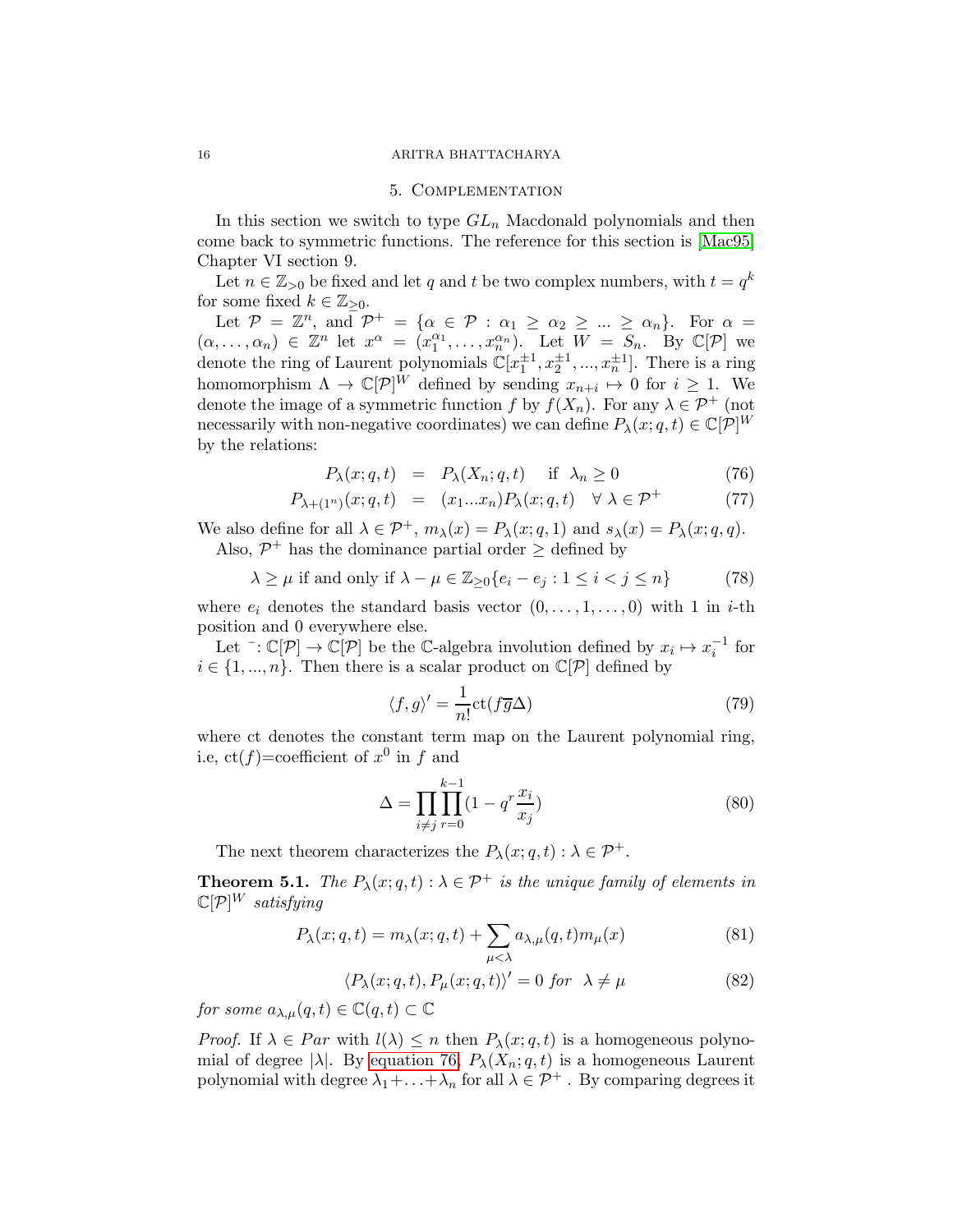is clear that if  $\lambda_1 + \ldots + \lambda_n \neq \mu_1 + \ldots + \mu_n$  then  $\langle P_\lambda(x; q, t), P_\mu(x; q, t) \rangle' = 0$ . By [equation 76](#page-15-0) and the definition of  $\langle , \rangle'$  it is enough to check orthogonality of the set  $\{P_{\lambda}(X_n; q, t) : \lambda \in \mathcal{P}^+ \text{ such that } \lambda_n \geq 0\}.$  This is shown in [\[Mac95\]](#page-21-0)[Chapter VI, (9.5)]. Since  $\{m_\lambda(x): \lambda \in \mathcal{P}^+\}$  is a basis of  $\mathbb{C}[\mathcal{P}]^W$ so is  $\{P_{\lambda}(x;q,t): \lambda \in \mathcal{P}^+\}.$ 

Any two bases of  $\mathbb{C}[\mathcal{P}]^W$  satisfying the above conditions will be related by a triangular orthogonal matrix and any such matrix is necessarily diagonal, so the uniqueness follows.

 $\Box$ 

Let  $w_0 \in S_n$  be the permutation that sends  $i \mapsto (n + 1 - i)$  for  $i \in$  $\{1, ..., n\}$ . Let  $\phi : \mathbb{C}[\mathcal{P}] \to \mathbb{C}[\mathcal{P}]$  be the C-algebra homomorphism defined by  $\phi(x^{\alpha}) = x^{-w_0 \alpha}$ . So  $\phi(f)(x) = w_0 \overline{f}(x)$ 

**Proposition 5.1.** For  $\lambda \in \mathcal{P}^+$ ,  $\phi(P_\lambda(x; q, t)) = P_{-w_0\lambda}(x; q, t)$ . In particular,  $\phi(s_\lambda(x)) = s_{-w_0\lambda}(x)$ 

*Proof.* Since  $\phi(m_\mu(x)) = m_{-w_0\mu}(x)$   $\forall \mu \in \mathcal{P}^+$ , we have

$$
\phi(P_{\lambda}(x;q,t)) = m_{-w_0\lambda}(x) + \sum_{\mu < \lambda} a_{\lambda,\mu}(q,t)m_{-w_0\mu}(x) \tag{83}
$$

Note that  $\mu \leq \lambda \iff -w_0\mu \leq -w_0\lambda$ , so  $\phi(P_\lambda)$  satisfies the unitriangularity property. To prove  $\phi(P_\lambda(x; q, t)) = P_{-w_0\lambda}(x; q, t)$ , we only need to prove for  $\lambda \neq \mu$ ,  $\langle \phi(P_\lambda(x; q, t)), \phi(P_\mu(x; q, t)) \rangle' = 0$ . This follows from the fact that the constant term of a Laurent polynomial is  $S_n$  invariant,  $w_0$  is a homomorphism and that  $\Delta$  is  $S_n$ -invariant.

$$
\Box
$$

<span id="page-16-0"></span>Corollary 5.1. Let  $\lambda, \mu \subset (m^n)$  be partitions. Let  $\lambda^c = (m - \lambda_n, m - \mu)$  $\lambda_{n-1}, ..., m - \lambda_1$  and  $\mu^c = (m - \mu_n, m - \mu_{n-1}, ..., m - \mu_1)$ . Then for  $i = 1, 2$ 

$$
(K^{(i)})_{\lambda,\mu}^{\pm 1} = (K^{(i)})_{\lambda^c,\mu^c}^{\pm 1}
$$
 (84)



FIGURE 3. Example of  $\lambda$ ,  $\lambda^c$  when  $m = 9, n = 5$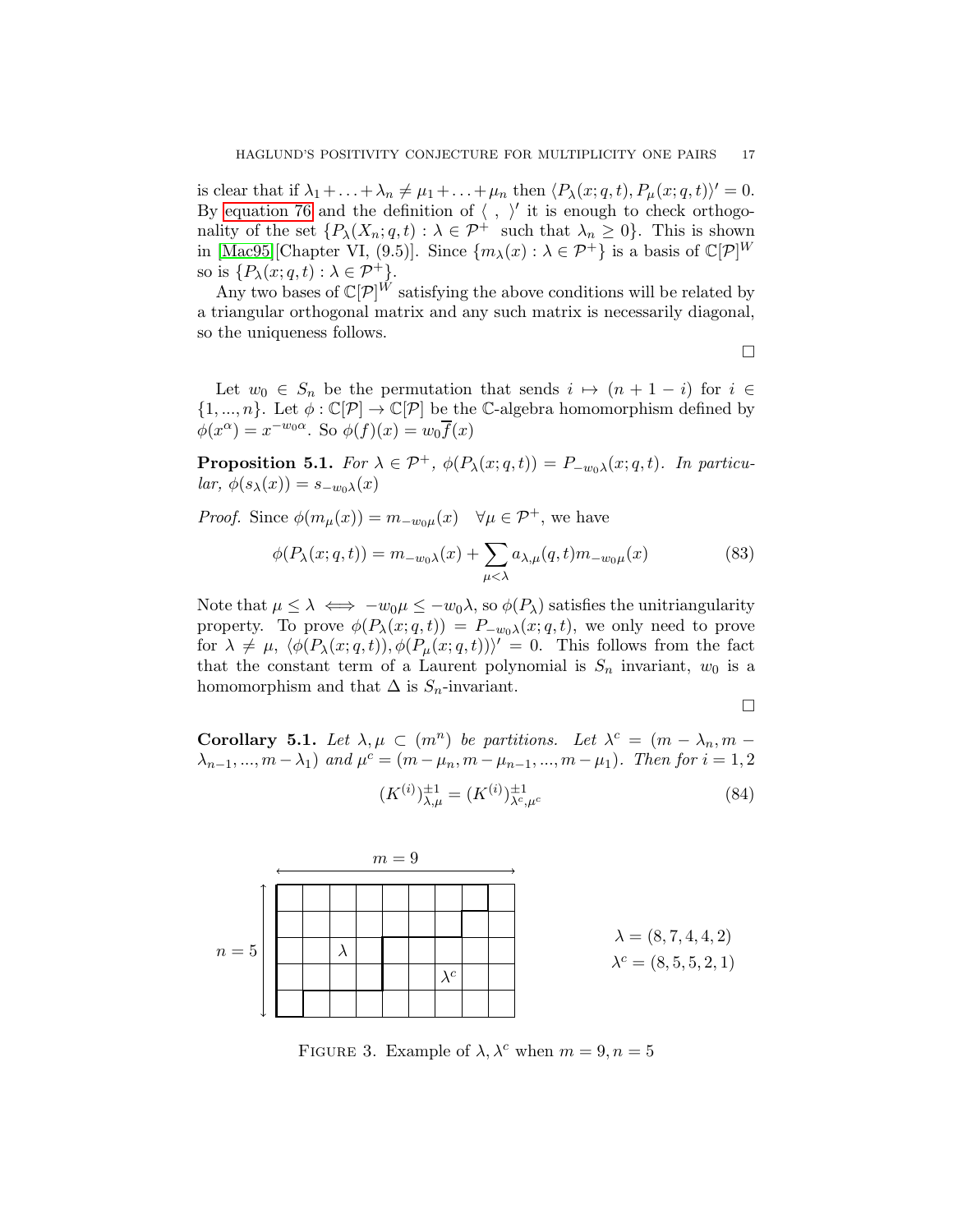*Proof.* Let  $w_0 \in S_n$  be as before. First note that if  $\lambda \subset (m^n)$  is a partition then  $\lambda^c = (m - \lambda_n, ..., m - \lambda_1)$  is also a partition. So it makes sense to talk about  $K_{\lambda^c,\mu^c}^{(i)}(q,t)$  in this situation.

We have in the ring  $\Lambda$ :

$$
P_{\lambda}(q,t) = \sum_{\nu \leq \lambda} K_{\lambda,\nu}^{(1)}(q,t) \; m_{\nu} \tag{85}
$$

Specializing to  $n$  variables we have

$$
P_{\lambda}(X_n; q, t) = \sum_{\nu \le \lambda} K_{\lambda, \nu}^{(1)}(q, t) \ m_{\nu}(X_n)
$$
 (86)

On the right hand side, if  $l(\nu) > n$  then the corresponding term vanishes. Now applying the map  $\phi$  to this equation we get

$$
P_{-w_0\lambda}(X_n;q,t) = \sum_{\nu \le \lambda} K_{\lambda,\nu}^{(1)}(q,t)m_{-w_0\nu}(X_n)
$$
(87)

Multiplying by  $(x_1...x_n)^m$  and using [equation 76](#page-15-0) we get

<span id="page-17-1"></span>
$$
P_{(m^n)-w_0\lambda}(X_n;q,t) = \sum_{\nu \le \lambda} K_{\lambda,\nu}^{(1)}(q,t)m_{(m^n)-w_0\nu}(X_n)
$$
(88)

Again, consider the equation in  $\Lambda$ 

$$
P_{\lambda^c}(q,t) = \sum_{\gamma \le \lambda^c} K_{\lambda^c,\gamma}^{(1)}(q,t)m_\gamma \tag{89}
$$

and specialize to n variables. We get that the coefficient of  $m_{\mu}c(X_n)$  is  $K_{\lambda^c,\mu^c}^{(1)}(q,t)$ . Here we have used the fact that  $m_{\mu^c}(X_n) \neq 0$  since  $\mu \subset (m^n)$ . Comparing with [equation 88](#page-17-1) we get the desired statement for  $K^{(1)}$ . By considering

$$
m_{\lambda} = \sum_{\nu \leq \lambda} (K^{(1)})^{-1}_{\lambda,\nu}(q,t) P_{\nu}(q,t)
$$
\n(90)

<span id="page-17-0"></span>we get the inverse statement for  $K^{(1)}$ . The proof for  $(K^{(2)})^{\pm 1}$  is obtained from by replacing  $m_{\mu}$ s in the above argument by  $s_{\mu}$ s everywhere.  $\Box$ 

## 6. Multiplicity-one pairs

In this section we finish the proof that  $\text{Hag}'(\lambda,\mu)$  holds for all pairs  $(\lambda,\mu)$ such that either  $K_{\lambda,\mu} = 1$  or  $K_{\mu',\lambda'} = 1$ . We recall the reduction principle given in the introduction.

Let  $\lambda, \mu \in Par$  such that  $\lambda \geq \mu$ . We can always decompose  $\lambda =$  $(\lambda^1,\ldots,\lambda^r)$  and  $\mu=(\mu^1,\ldots,\mu^r)$  where  $\lambda^1,\ldots,\lambda^r,\mu^1,\ldots,\mu^r$  are partitions such that for  $i \in \{1, \ldots r\}$ ,  $\lambda^i \geq \mu^i$  and for  $i \in \{1, \ldots r-1\}$ ,  $l(\lambda^i) = l(\mu^i)$ . Then for  $i = 1, 2$ , by [Lemma 4.2,](#page-12-0)

$$
(K^{(i)})_{\lambda,\mu}^{\pm 1}(q,t) = \prod_{j=1}^r (K^{(i)})_{\lambda^j,\mu^j}^{\pm 1}(q,t)
$$
\n(91)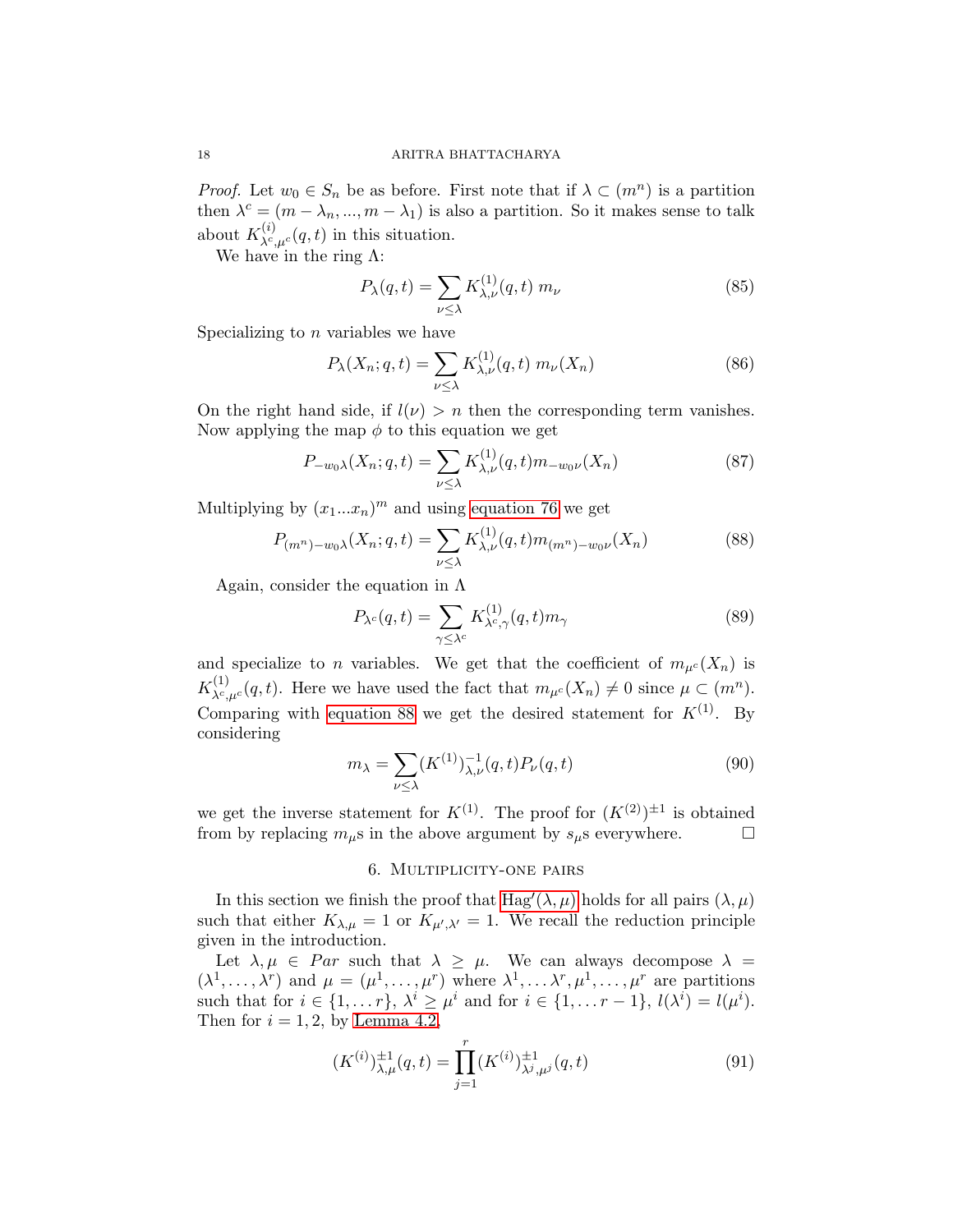For  $j \in \{1, \ldots, r-1\}$  each pair  $(\lambda^j, \mu^j)$  contains a common rectangle of row length at least  $\lambda_1^{j+1}$  $1<sup>j+1</sup>$ . By [Corollary 4.1](#page-14-0) proving the dual Haglund conjecture is equivalent to proving it for each pair  $(\lambda^j, \mu^j)$  with these rectangles removed. We can repeat this process to each pair till no more decomposition is possible.

Therefore, to prove the dual Haglund's conjecture we only need to prove [Hag](#page-8-0)'( $\lambda, \mu$ ) for pairs of partitions  $(\lambda, \mu)$  which are *irreducible* i.e, satisfying  $\lambda \geq \mu$  and  $\lambda_1 + \ldots + \lambda_i > \mu_1 + \ldots + \mu_i$  for  $1 \leq i \leq \ell(\lambda)$ .

6.0.1. When  $K_{\lambda,\mu} = 1$ . Recall the characterization of irreducible pairs  $(\lambda, \mu)$ with  $K_{\lambda,\mu} = 1$  given in [Theorem 1.2.](#page-2-0) Case 2 of [Theorem 1.2](#page-2-0) is already done by [Corollary 3.1.](#page-10-4) Now consider Case 1 of [Theorem 1.2.](#page-2-0) Let  $\lambda = (m^n) \geq \mu$ and  $l(\mu) = n + 1$ . Since both  $\lambda, \mu \subset (m^{n+1})$ , we have by [Corollary 5.1](#page-16-0) that

$$
(K^{(i)})_{\lambda,\mu}^{\pm 1}(q,t) = (K^{(i)})_{(m),\mu^c}^{\pm 1}(q,t) \quad \text{for } i = 1,2
$$
 (92)

Here  $\mu^c = (m - \mu_{n+1}, ... m - \mu_1)$  is the complement of  $\mu$  in the rectangle  $(m^{n+1})$  and  $(m)$  is the complement of  $\lambda$ .

In particular,  $K_{\lambda,\mu}^{(2)} = K_{(m)}^{(2)}$  $\lim_{(m),\mu^c}$  implies

$$
k_{\lambda,\mu}(q,t) = k_{(m),\mu^c}(q,t) \frac{c'_{\mu}(q,t)}{c'_{\mu^c}(q,t)}
$$
(93)

Note that  $c'_{\mu}$  is a product of  $|\mu| = mn$  many terms,  $c'_{\mu}$  is a product of  $m(n+1) - |\mu| = m$  many terms. If all terms in the denominator cancels off with terms in  $c'_{\mu}$  then  $c_{\mu}^{\prime}(q,t)$  $\frac{\mu(x)}{c'_{\mu^c}(q,t)}$  will be a product of  $mn-m$  terms each of the form  $(1-q^{\alpha}t^{\beta})$  for  $\alpha, \beta \in \mathbb{Z}_{\geq 0}$ , substituting  $q = t^k$  and dividing by  $(1-t)$  we get  $\frac{1-t^{k\alpha+\beta}}{1-t}$  $\frac{1-t^{k\alpha+\beta}}{1-t}\in\mathbb{Z}_{\geq0}[t].$  Since we know  $\frac{k_{(m),\mu^c}(t^k,t)}{(1-t)^m}$  $\frac{(m), \mu^c}{(1-t)^m} \in \mathbb{Z}_{\geq 0}$  by [Corollary 3.1,](#page-10-4) this would imply that  $\frac{k_{\lambda,\mu}(t^k,t)}{(1-t)^{mn}}$  $\frac{k_{\lambda,\mu}(t^k,t)}{(1-t)^{mn}} \in \mathbb{Z}_{\geq 0}[t].$  To prove that  $\frac{c'_{\mu}(q,t)}{c'_{\mu^c}(q,t)}$  $\frac{c_{\mu}(q,t)}{c'_{\mu^c}(q,t)}$  is a product of  $mn - m$  terms, each of the form  $(1 - q^{\alpha} t^{\beta})$  for  $\alpha, \beta \in \mathbb{Z}_{\geq 0}$ we consider  $f_{\mu}(q,t) = \sum_{x \in \mu} q^{a(x)} t^{l(x)}$  and show that  $f_{\mu}(q,t) - f_{\mu^c}(q,t) \in$  $\mathbb{Z}_{\geq 0}[q,t]$ . Since each monomial  $q^{\alpha}t^{\beta}$  (counted with multiplicity) that occurs  $\inf_{\mu}(q,t) - f_{\mu^c}(q,t)$ , corresponds to a term  $(1 - q^{\alpha+1}t^{\beta})$  in  $c'_\mu$  $c'_{\mu^c}$ , this is clearly sufficient.

**Lemma 6.1.** Let  $\mu \in Par$ . Then

$$
f_{\mu}(q,t) = \sum_{j=0}^{l(\mu)-1} t^{j} \left( \sum_{i=1}^{l(\mu)-j} q^{\mu_{i}-\mu_{i+j}} [\mu_{i+j} - \mu_{i+j+1}]_{q} \right)
$$
(94)

*Proof.* For  $i \in \{1, \ldots l(\mu)\}\$ , in the *i*th row of  $\mu$  the rightmost  $\mu_i - \mu_{i+1}$  many boxes have leg length 0 and arm lengths  $0, \ldots, \mu_i - \mu_{i+1} - 1$ . The next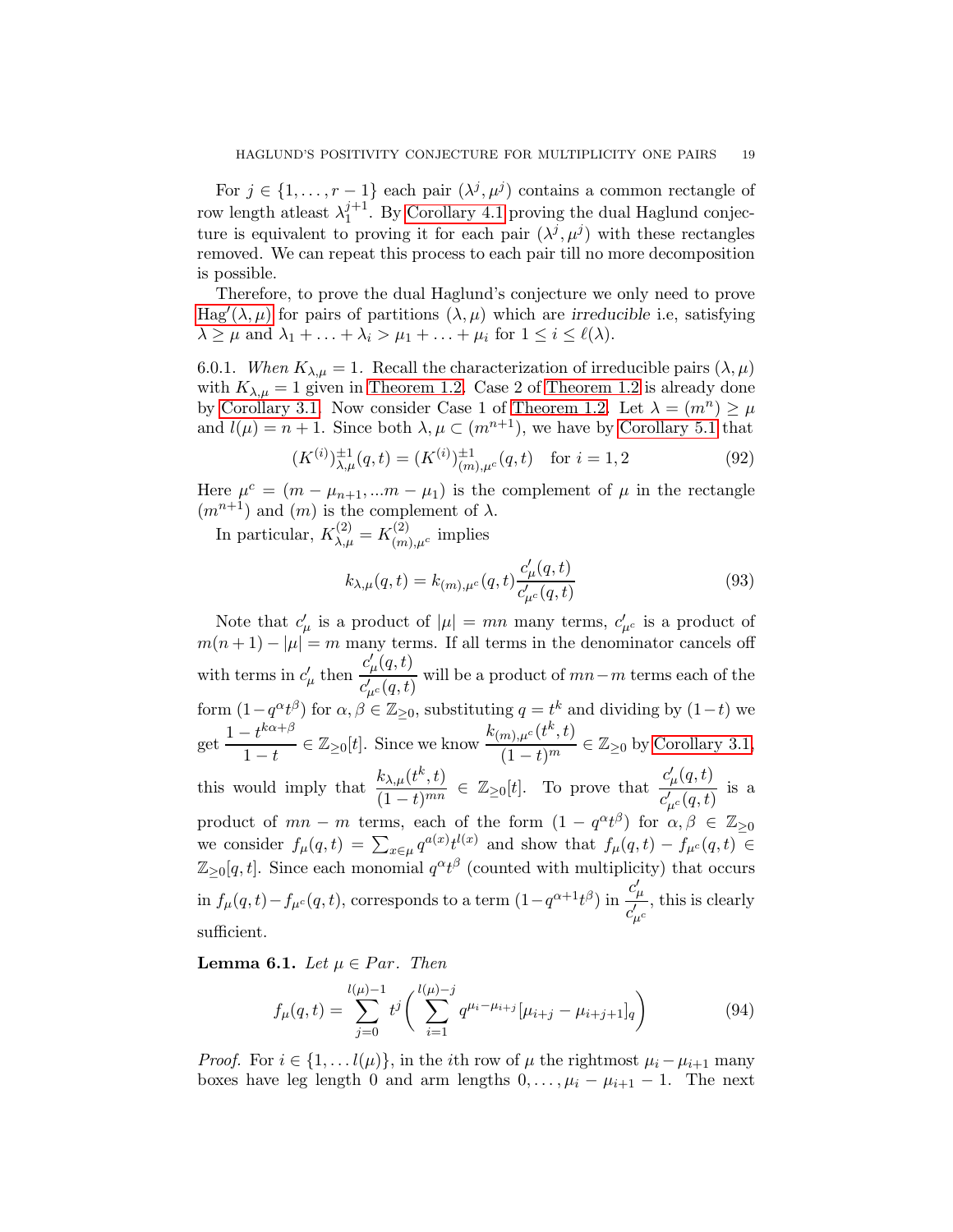$\mu_{i+1} - \mu_{i+2}$  many boxes from the right have leg length 1 and arm lengths  $\mu_i - \mu_{i+1}, \ldots, \mu_i - \mu_{i+2} - 1$  and so on. Hence the contribution of the *i*th row to  $f_\mu(q,t)$  is

$$
\sum_{j=0}^{l(\mu)-i} t^j q^{\mu_i-\mu_{i+j}} [\mu_{i+j}-\mu_{i+j+1}]_q
$$
 (95)

So

$$
f_{\mu}(q,t) = \sum_{i=1}^{l(\mu)} \sum_{j=0}^{l(\mu)-i} t^j q^{\mu_i - \mu_{i+j}} [\mu_{i+j} - \mu_{i+j+1}]_q
$$
(96)

$$
= \sum_{j=0}^{l(\mu)-1} t^j \left( \sum_{i=1}^{l(\mu)-j} q^{\mu_i - \mu_{i+j}} [\mu_{i+j} - \mu_{i+j+1}]_q \right) \tag{97}
$$

 $\hfill \square$ 

<span id="page-19-0"></span>**Corollary 6.1.** Let  $\mu \subset (m^{n+1})$ , with  $\mu_1 < m$  and  $l(\mu) = n + 1$ . Let  $\mu^c$ denote the complement of  $\mu$  in  $(m^{n+1})$ . Then

$$
f_{\mu}(q,t) - f_{\mu^c}(q,t) = \frac{1}{1-q} \sum_{j=0}^n t^j (q^{\mu^c_{n+1-j}} - q^{\mu_{n+1-j}})
$$
(98)

Proof. We have

$$
f_{\mu}(q,t) = \sum_{j=0}^{n} t^{j} \left( \sum_{i=1}^{n-j} q^{\mu_{i} - \mu_{i+j}} [\mu_{i+j} - \mu_{i+j+1}]_{q} + q^{\mu_{n+1-j} - \mu_{n+1}} [\mu_{n+1}]_{q} \right) (99)
$$

Since  $(\mu^c)_i = m - \mu_{n+2-i}$ , we have  $l(\mu^c) = n+1$  since  $\mu_1 < m$ . Thus

$$
f_{\mu^{c}}(q,t) = \sum_{j=0}^{n+1} t^{j} \left( \sum_{i=1}^{n-j} q^{\mu_{n+2-i-j} - \mu_{n+2-i}} [\mu_{n+1-i-j} - \mu_{n+2-i-j}]_q + q^{\mu_{1} - \mu_{n+2-n-1+j}} [m - \mu_{1}]_q \right)
$$
  

$$
= \sum_{j=0}^{n+1} t^{j} \left( \sum_{i'=1}^{n-j} q^{\mu_{i'+1} - \mu_{i'+j+1}} [\mu_{i'} - \mu_{i'+1}]_q + q^{\mu_{1} - \mu_{j+1}} [m - \mu_{1}]_q \right)
$$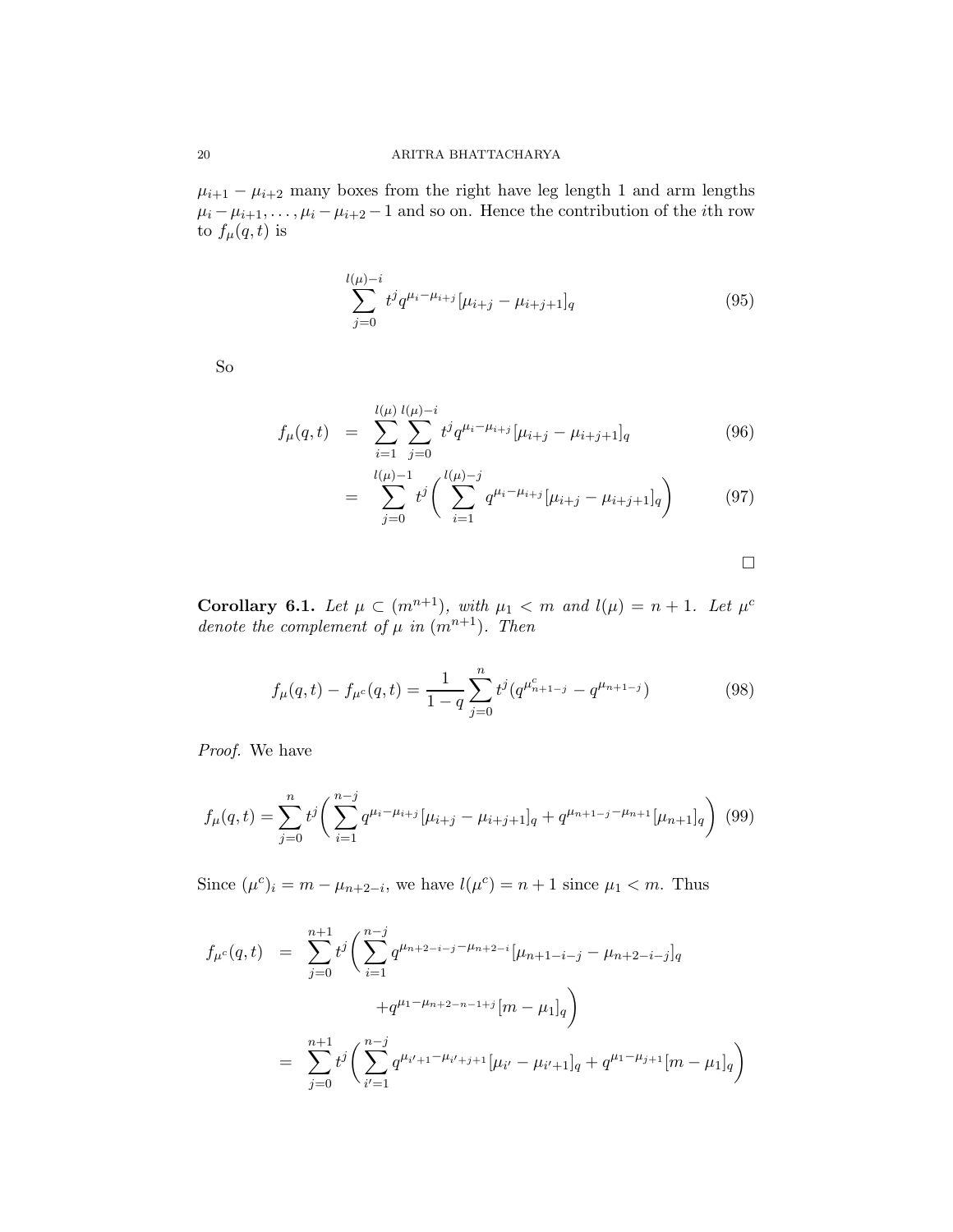Therefore the coefficient of  $t^j$  in  $f_\mu(q,t) - f_{\mu^c}(q,t)$  is

$$
\frac{1}{1-q} \left( \sum_{i=1}^{n-j} (q^{\mu_i - \mu_{i+j}} - q^{\mu_i - \mu_{i+j+1}}) - \sum_{i'=1}^{n-j} (q^{\mu_{i'+1} - \mu_{i'+j+1}} - q^{\mu_{i'} - \mu_{i'+j+1}}) \right)
$$
  
+ $q^{\mu_{n+1-j} - \mu_{n+1}} - q^{\mu_{n+1-j}} - q^{\mu_1 - \mu_{j+1}} + q^{m - \mu_{j+1}} \right)$   
= 
$$
\frac{1}{1-q} \left( q^{\mu_1 - \mu_{1+j}} - q^{\mu_{n+1-j} - \mu_{n+1}} + q^{\mu_{n+1-j} - \mu_{n+1}} - q^{\mu_{n+1-j}} - q^{\mu_1 - \mu_{j+1}} + q^{m - \mu_{j+1}} \right)
$$
  
= 
$$
\frac{1}{1-q} (q^{m - \mu_{j+1}} - q^{\mu_{n+1-j}}) = \frac{1}{1-q} (q^{\mu_{n+1-j}^c} - q^{\mu_{n+1-j}})
$$

<span id="page-20-0"></span>**Lemma 6.2.** Suppose  $\mu \vdash mn$ ,  $l(\mu) = n+1$  and  $\mu \subset (m^{n+1})$ . Then for all  $i \in \{1, ..., n+1\}, \ \mu_i^c \leq \mu_i$ 

*Proof.* Suppose  $\mu_i^c = m - \mu_{n+2-i} > \mu_i$  for some  $i \in \{1, ..., n+1\}$ . If  $i \neq n + 2 - i$  then

$$
(n-1)\mu_1 \ge \sum_{j \notin \{i, n+2-i\}} \mu_j = |\mu| - (\mu_i + \mu_{n+2-i}) > (n-1)m \qquad (100)
$$

which implies  $\mu_1 > m$ , a contradiction.

If  $i = n + 2 - i$  then  $m - \mu_{n+2-i} > \mu_i$  implies  $2\mu_i < m$ . Then

$$
2(n-1)\mu_1 \ge 2\sum_{j\neq i}\mu_j = 2|\mu| - 2\mu_i > m(2n-1)
$$
 (101)

since  $m \geq \mu_1$  we get  $2(n-1) > 2n-1$ , a contradiction.

With the assumptions of [Corollary 6.1,](#page-19-0) by [Lemma 6.2](#page-20-0)

$$
f_{\mu}(q,t) - f_{\mu^c}(q,t) \in \mathbb{Z}_{\geq 0}[q,t]
$$
\n(102)

**Corollary 6.2.** [Hag](#page-8-0)' $(\lambda, \mu)$  is true whenever  $K_{\lambda, \mu} = 1$ 

*Proof.* We showed that when  $\lambda, \mu$  is an irreducible pair with  $K_{\lambda,\mu} = 1$ , then [Hag](#page-8-0)'( $\lambda, \mu$ ) is true. [Corollary 4.1](#page-14-0) shows that [Hag](#page-8-0)'( $\lambda, \mu$ ) remains true in the patching together of irreducible pairs.

6.0.2. When  $K_{\mu',\lambda'} = 1$ .

**Proposition 6.1.** [Hag](#page-8-0)'( $\lambda, \mu$ ) is true whenever  $K_{\mu',\lambda'} = 1$ 

*Proof.* Suppose  $\lambda, \mu \in Par$  such that  $K_{\mu',\lambda'} = 1$ . To compute  $k_{\lambda,\mu}(q,t)$  we use  $(K^{(2)})^{-1}_{\mu',\lambda'}(t,q)$  in this case [\(equation 30\)](#page-7-5). As before by use of [Lemma 4.2](#page-12-0) and [Lemma 4.3](#page-13-0) we reduce the calculation of  $(K^{(2)})_{\mu',\lambda'}^{-1}(t,q)$  to the cases when  $\mu', \lambda'$  is an irreducible pair. The case  $\mu' = (m)$  for some m is done by [Corollary 3.1.](#page-10-4) Let  $\mu' = (m^n), l(\lambda') = n + 1$ . We have by [Corollary 5.1](#page-16-0)

$$
(K^{(2)})^{-1}_{\mu',\lambda'}(t,q) = (K^{(2)})^{-1}_{(m),\lambda'^c}(t,q)
$$
\n(103)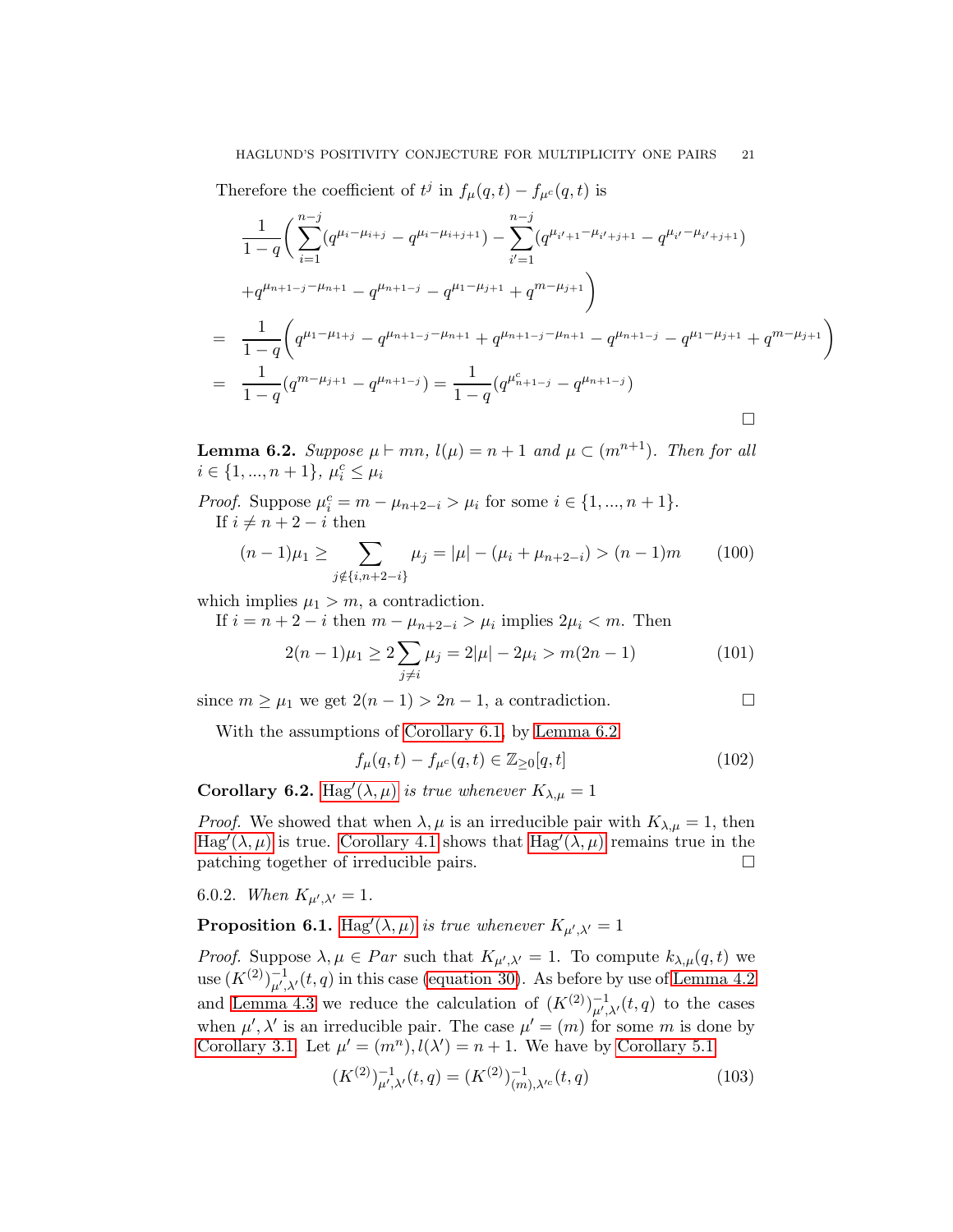Hence by [equation 30,](#page-7-5)

$$
k_{\lambda,\mu}(q,t) = k_{\lambda^c,(1^m)}(q,t) \frac{c_{(m^n)}(q,t)}{c_{(m)}(q,t)}
$$
(104)

In  $\frac{c_{(m^n)}(q,t)}{a}$  $\frac{c(m^n)(q, v)}{c(m)(q, t)}$ , the contribution from the last row of  $(m^n)$  cancels with the contribution from  $(m)$ , so it is a product of  $mn-1$  terms each of the form

 $1-q^{\alpha}t^{\beta}$  for some  $\alpha, \beta \in \mathbb{Z}_{\geq 0}$  and since by [Corollary 3.1,](#page-10-4)  $\frac{k_{\lambda^c,1^m}(t^k,t)}{(1-t^m)}$  $\frac{\lambda^{c},1^{m}(t^{\prime},t)}{(1-t)^{m}}\in\mathbb{Z}_{\geq0}[t]$ this implies [Hag](#page-8-0)'( $\lambda, \mu$ ) for  $\lambda, \mu$ , and hence for all pairs  $\lambda, \mu$  with  $K_{\mu', \lambda'} = 1$ when  $\mu'$ ,  $\lambda'$  is irreducible. Applying [Corollary 4.1](#page-14-0) we conclude the statement for general  $\lambda, \mu$  with  $K_{\mu',\lambda'} = 1$ 

 $\Box$ 

### **REFERENCES**

- <span id="page-21-9"></span>[BZ90] A.V. Zelevinskiı̆, A.D. Berenshteĭn, When is the multiplicity of a weight equal to 1? (Russian), Funktsional. Anal. i Prilozhen. 24 (1990), no. 4, 1–13, 96; translation in Funct. Anal. Appl. 24 (1990), no. 4, 259–269 (1991) MR1092798
- <span id="page-21-4"></span>[GR21] W. Guo, A. Ram, *Comparing formulas for type*  $GL_n$  *Macdonald polynomials*, [arXiv:2104.02942](http://arxiv.org/abs/2104.02942)
- <span id="page-21-5"></span> $[GR21supplement]$  W. Guo, A. Ram, Comparing formulas for type  $GL_n$  Macdonald polynomials: Supplement,  $arXiv:2104.04578$
- <span id="page-21-10"></span>[Hai99] M. Haiman, Macdonald polynomials and geometry, New perspectives in algebraic combinatorics (Berkeley, CA, 1996–97), 207–254, Math. Sci. Res. Inst. Publ., 38, Cambridge Univ. Press, Cambridge, 1999. MR1731818
- <span id="page-21-11"></span> $[Hag06]$  J. Haglund, The q, t-Catalan numbers and the space of diagonal harmonics, with an appendix on the combinatorics of Macdonald polynomials, University Lecture Series 41 Amer. Math. Soc. 2008, ISBN: 978-0-8218-4411-3, available at https://www.math.upenn.edu/∼jhaglund/, MR2371044.
- <span id="page-21-1"></span>[HHL04] J. Haglund, M. Haiman and N. Loehr, A combinatorial formula for Macdonald polynomials, J. Amer. Math. Soc. 18 (2005) 735-761, MR2138143, [arXiv:math.CO/0409538.](http://arxiv.org/abs/math/0409538)
- <span id="page-21-2"></span>[HHL06] J. Haglund, M. Haiman and N. Loehr, A combinatorial formula for nonsymmetric Macdonald polynomials, Amer. J. Math. 130 (2008) 359-383, MR2405160, [arXiv:math.CO/0601693.](http://arxiv.org/abs/math/0601693)
- <span id="page-21-8"></span>[Hag10] J. Haglund Combinatorics Associated to type A nonsymmetric Macdonald polynomials, Oberwolfach report 2010
- <span id="page-21-0"></span>[Mac95] I.G. Macdonald, Symmetric functions and Hall polynomials, Second edition, Oxford Mathematical Monographs, Oxford University Press, New York, 1995. ISBN: 0-19-853489-2, MR1354144.
- <span id="page-21-3"></span>[RY08] A. Ram and M. Yip, A combinatorial formula for Macdonald polynomials, Adv. Math. 226 (2011) 309-331, [arXiv:0803.1146,](http://arxiv.org/abs/0803.1146) MR2735761.
- <span id="page-21-6"></span>[Yoo12] Yoo, M. A Combinatorial Formula for the Schur Coefficients of the Integral Form of the Macdonald Polynomials in the Two Column and Certain Hook Cases. Ann. Comb. 16, 389–410 (2012), MR2927615
- <span id="page-21-7"></span>[Yoo15] M. Yoo, Schur coefficients of the integral form Macdonald polynomials, Tokyo J. Math. 38 (2015), no. 1, 153–173, MR3374619